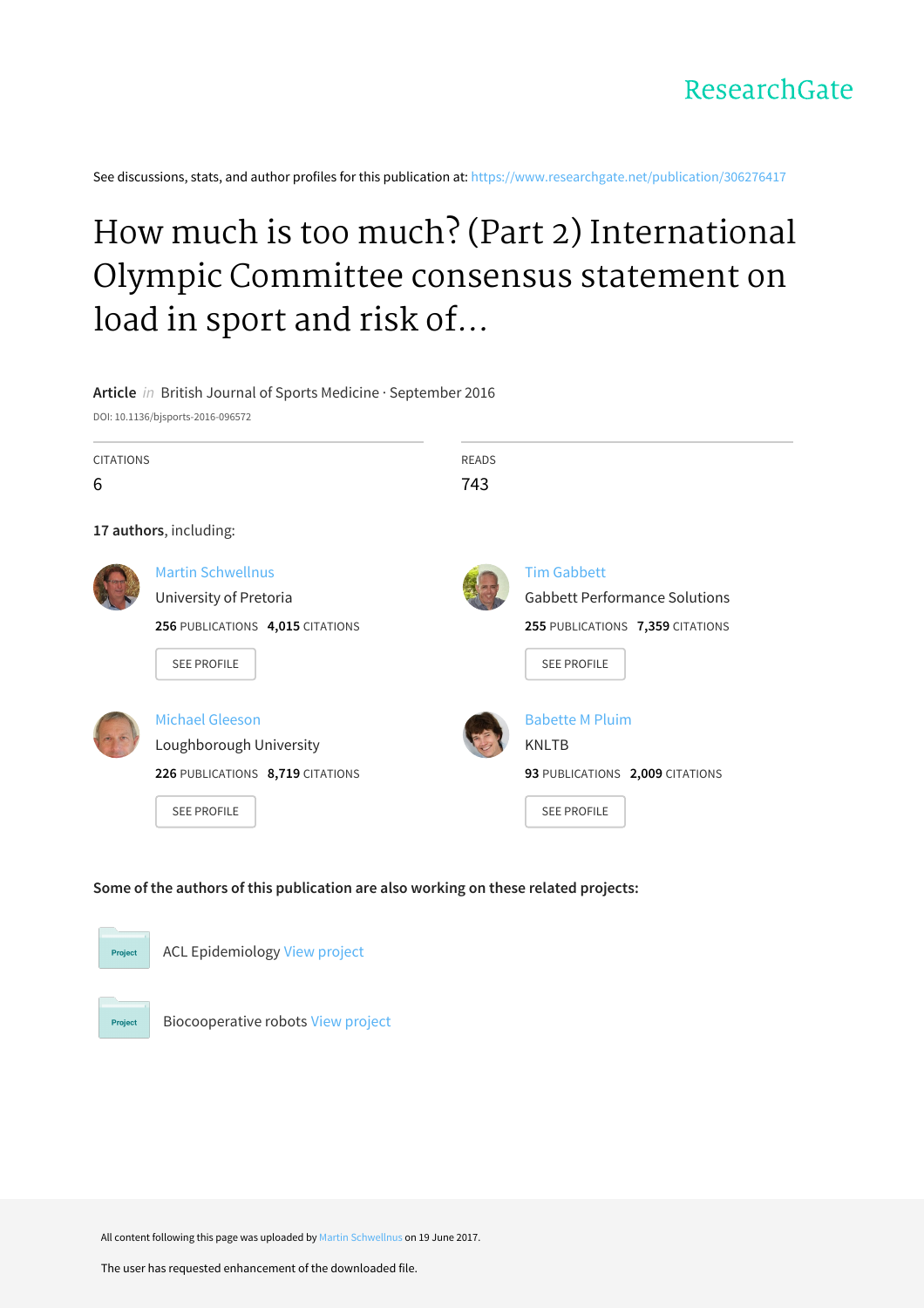

## How much is too much? (Part 2) International Olympic Committee consensus statement on load in sport and risk of illness

Martin Schwellnus,<sup>1</sup> Torbjørn Soligard,<sup>2</sup> Juan-Manuel Alonso,<sup>3</sup> Roald Bahr,<sup>3,4,5</sup> Ben Clarsen,<sup>4,5</sup> H Paul Dijkstra,<sup>3</sup> Tim J Gabbett,<sup>6</sup> Michael Gleeson,<sup>7</sup> Martin Hägglund, <sup>8</sup> Mark R Hutchinson, <sup>9</sup> Christa Janse Van Rensburg, <sup>1</sup> Romain Meeusen,<sup>10</sup> John W Orchard,<sup>11</sup> Babette M Pluim, <sup>12, 13</sup> Martin Raftery, <sup>14</sup> Richard Budgett,<sup>2</sup> Lars Engebretsen<sup>2,4,15</sup>

▸ Additional material is published online only. To view please visit the journal online [\(http://dx.doi.org/10.1136/](http://dx.doi.org/10.1136/bjsports-2016-096572) [bjsports-2016-096572](http://dx.doi.org/10.1136/bjsports-2016-096572)).

ABSTRACT

For numbered affiliations see end of article.

#### Correspondence to

Professor Martin Schwellnus, Faculty of Health Sciences, Institute for Sport, Exercise Medicine and Lifestyle Research, University of Pretoria, Hatfield, Pretoria 0028, South Africa; martin.schwellnus@up.ac.za

Accepted 3 July 2016

The modern-day athlete participating in elite sports is exposed to high training loads and increasingly saturated competition calendar. Emerging evidence indicates that inappropriate load management is a significant risk factor for acute illness and the overtraining syndrome. The IOC convened an expert group to review the scientific evidence for the relationship of load—including rapid changes in training and competition load, competition calendar congestion, psychological load and travel—and health outcomes in sport. This paper summarises the results linking load to risk of illness and overtraining in athletes, and provides athletes, coaches and support staff with practical guidelines for appropriate load management to reduce the risk of illness and overtraining in sport. These include guidelines for prescription of training and competition load, as well as for monitoring of training, competition and psychological load, athlete well-being and illness. In the process, urgent research priorities were identified.

#### INTRODUCTION AND OBJECTIVES OF THE **CONSENSUS**

The modern-day elite athlete experiences an everincreasing and congested sports calendar, and this is coupled with increased training and competition 'load'. There is a perception among health professionals taking care of athletes that 'excessive training load', combined with an 'overloaded' or 'congested' competition schedule (competition load) exposes athletes in different sports to an inability to adapt optimally to the overall load. This can result in decreased performance and is also associated with an increased risk of injury (Soligard et al, 2016 IOC Injury consensus statement paper) and the development of acute illness and/or the overtraining syndrome (OTS). High-intensity and prolonged training and competition 'load' is associated with an increased risk of both subclinical immunological changes that may increase the risk of illness, and actual symptoms of illness or diagnosed illness. $\frac{1}{2}$  Furthermore, frequent and prolonged international travel, which is part of the modern-day congested sports calendar, may be related to increased risk of illness in athletes.<sup>3</sup>

CrossMark



#### Epidemiology of in competition acute illness in elite athletes

The epidemiology of acute illness in elite-level athletes during international competition has been studied in a variety of settings including the Summer<sup>[5](#page-9-0)</sup> and Winter Olympic Games,<sup>67</sup> Winter Youth Olympic Games,<sup>8</sup> Summer Paralympic Games,<sup>9</sup> Winter Paralympic Games<sup>10</sup> and other international competitions in a variety of sports including athletics, $11$  aquatic sports,<sup>[12](#page-9-0)</sup> football<sup>[13 14](#page-9-0)</sup> and rugby union [\(table 1\)](#page-2-0).<sup>15</sup>

These data indicate that in shorter duration (<4 weeks) major international games and tournaments, 6–17% of registered athletes are likely to suffer an illness episode, with an apparently higher incidence proportion (IP—defined as the % athletes presenting with an illness during the games), of tournament or competition illness in female athletes compared with male athletes. Furthermore, the IP of illness appears to be higher in Winter<sup>[6](#page-9-0)</sup> compared with Summer Olympic Games<sup>[5](#page-9-0)</sup> and data from one study indicate that athletes with disability participat-ing in the Paralympic Games<sup>[9](#page-9-0)</sup> appear to have a higher IP of illness than athletes competing in the Olympic Games. $<sup>5</sup>$  Finally, the data from one study indicate that</sup> during more prolonged competition  $(4 \text{ months})^{15}$ there is a higher IP of illness, as might be expected because of the longer duration of the competition.

The organ systems affected by acute illnesses in athletes show a very consistent pattern. Most studies indicate that about 50% of all acute illness in athletes during competitions and tournaments affect the respiratory tract. Other systems commonly affected by illness are the digestive system,  $5-9$  [11](#page-9-0)–15 [17](#page-9-0) skin and subcutaneous tissues $9\frac{15}{2}$  and the genitourinary system.<sup>[9](#page-9-0)</sup> In the majority of studies reporting acute illness in athletes, data are either self-reported symptoms of acute illness or physician-diagnosed using clinical assessment only.<sup>5[–](#page-9-0)9</sup>  $\frac{11-15}{17}$   $\frac{17}{19}$   $\frac{19}{20}$  None of these epidemiological studies used special investigations to confirm the diagnosis of an infective illness. Despite this limitation, clinically diagnosed infections are generally reported as the most common cause of acute illness, with infection being the cause of respiratory tract illness in about 75% of cases. However, it is acknowledged that athletes can develop symptoms (eg, sore throat, sinus congestion, cough) that mimic infections but are actually due to allergy or inflammation from other causes such as inhalation of cold, dry or polluted air. $^{21}$   $^{22}$ 

#### Performance loss and risks of acute illness in elite athletes

Acute illness presents a significant health burden to the athlete. $23$  Acute illness can cause reduction in

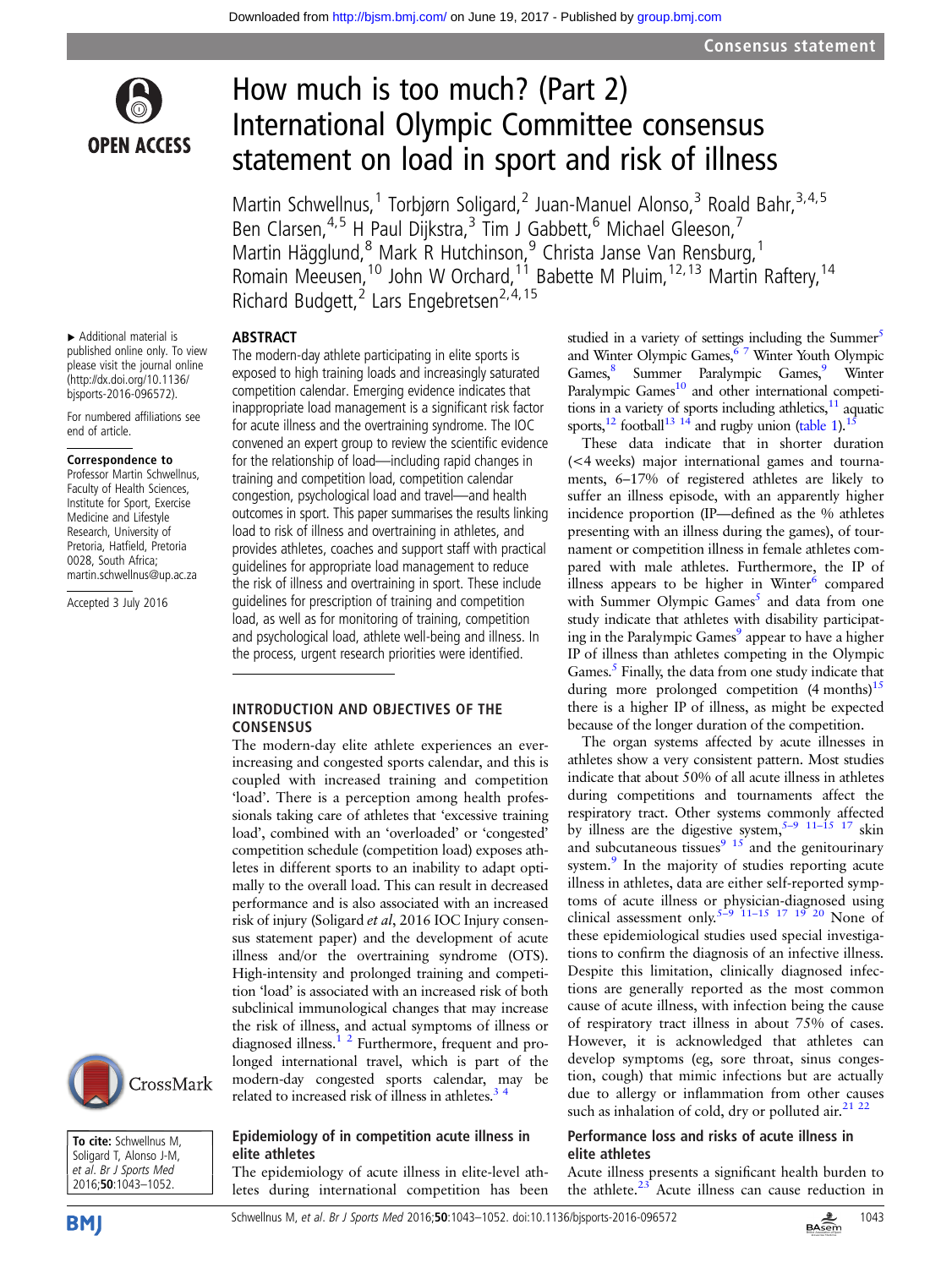#### <span id="page-2-0"></span>Consensus statement

|  |  |  | Table 1 Illness incidence proportion (%) among athletes at major competitive events lasting 2-16 weeks |
|--|--|--|--------------------------------------------------------------------------------------------------------|
|  |  |  |                                                                                                        |

| <b>Games/Competition</b>         | Season | <b>Duration</b><br>(days) | <b>Athletes</b><br>(n) | <b>Males</b><br>(n) | <b>Females</b><br>(n) | All athletes<br>(%) | <b>Males</b><br>(%) | <b>Females</b><br>(%)    | Respiratory<br>$(% \mathcal{L}_{0})$ (% total) |
|----------------------------------|--------|---------------------------|------------------------|---------------------|-----------------------|---------------------|---------------------|--------------------------|------------------------------------------------|
| FINA 2015 <sup>16</sup>          | Summer | 18                        | 2413                   | 1151                | 1262                  | 12.9                | 11.9                | 13.8                     | 34                                             |
| Paralympics 2014 <sup>10</sup>   | Winter | 12                        | 547                    | 418                 | 129                   | 17.4                | 17.0                | 18.6                     | 30                                             |
| Olympics 2014 <sup>6</sup>       | Winter | 18                        | 2780                   | 1659                | 1121                  | 8.9                 | 7.3                 | 10.9                     | 64                                             |
| FINA 2013 <sup>17</sup>          | Summer | 18                        | 2223                   | 1179                | 1044                  | 9.0                 | 8.8                 | 9.1                      | 50                                             |
| Paralympics 2012 <sup>9</sup>    | Summer | 14                        | 3565                   | 2347                | 1218                  | 14.2                | 17.6                | 20.1                     | 34                                             |
| Olympics 2012 <sup>5</sup>       | Summer | 17                        | 10 5 68                | 5892                | 4676                  | 7.2                 | 5.3                 | 8.6                      | 41                                             |
| Youth Olympics 2012 <sup>8</sup> | Winter | 10                        | 1021                   | 562                 | 459                   | 8.4                 | 6.0                 | 11.0                     | 61                                             |
| IAAF 2011 <sup>18</sup>          | Summer | 9                         | 1851                   | 971                 | 880                   | 6.8                 | 7.1                 | 7.7                      | 39                                             |
| Olympics 2010 <sup>7</sup>       | Winter | 17                        | 2567                   | 1522                | 1045                  | 7.2                 | 5.2                 | 8.7                      | 63                                             |
| FIFA 2010 <sup>13</sup>          | Winter | 30                        | 736                    | 736                 | $\qquad \qquad -$     | 12.1                | 12.1                | $\overline{\phantom{m}}$ | 40                                             |
| Super Rugby 2010 <sup>15</sup>   | Winter | 112                       | 259                    | 259                 | $\qquad \qquad -$     | 72.2                | 72.2                | $\overline{\phantom{m}}$ | 31                                             |
| IAAF 2009 <sup>11</sup>          | Summer | 9                         | 1979                   | 1082                | 897                   | 6.8                 | 5.6                 | 8.4                      | 36                                             |
| FINA 2009 <sup>12</sup>          | Summer | 18                        | 2599                   | 1306                | 1293                  | 7.1                 | 5.2                 | 6.8                      | 50                                             |
| CONFED Cup 2009 <sup>14</sup>    | Winter | 14                        | 184                    | 184                 | $\qquad \qquad -$     | 14.7                | 14.7                | $\overline{\phantom{m}}$ | 57                                             |

CONFED Cup, Fédération Internationale de Football Association Confederations Cup; FINA, Federation Internationale de Natation; IAAF, International Athletics Federation; n, number of registered athletes.

exercise performance, an interruption to training and even result in missing an important international or domestic competition. Acute infective illness can affect a number of organ systems causing a reduction in exercise performance through different mechanisms including muscle wasting,<sup>[24](#page-9-0)</sup> impaired motor coordination, a decrease in muscle strength (isotonic and isometric), $25$  a decrease in maximal oxygen uptake and endurance capacity, $24$  and alterations in muscle enzyme activity and metabolic function.<sup>[24](#page-9-0)</sup> Furthermore, the presence of fever causes a decrease in the body's ability to regulate body temperature and this results in increased fluid losses. Increased fluid loss can decrease both stroke volume and cardiac output, resulting in reduced maximal oxygen consumption. $26$  It has also been documented that a decrease in exercise performance after full clinical recovery from an upper respiratory tract (URT) illness can last for  $2-4$  days,<sup>[27](#page-9-0)</sup> and recently, data from a prospective cohort study show that runners who start an endurance race with systemic symptoms of an acute illness are 2–3 times less likely to complete the race.<sup>[28](#page-9-0)</sup> It has also been reported in elite British athletes from 30 different Olympic sports (24 summer, 6 winter), that illness (most commonly of the respiratory tract) caused 33% of missed training sessions (English Institute of Sport, 2009. Injury and Illness in Great Britain Sport. Olympiad review August 2009 (personal communication; EIS website: [http://www.uksport.gov.uk/news/2012/07/25/](http://www.uksport.gov.uk/news/2012/07/25/battle-against-injury-and-illness)

[battle-against-injury-and-illness\)](http://www.uksport.gov.uk/news/2012/07/25/battle-against-injury-and-illness). Acute infective illness can also increase the risk of serious medical complications and even sudden death during strenuous exercise. $24-27$  $24-27$  [29](#page-9-0)

There are many intrinsic and extrinsic risk factors that are associated with acute illness in athletes, and it is acknowledged that these risk factors can differ between different types of acute illness in different organ systems. However, there is also some evidence that increased training load, competition load and psychosocial stress together with international travel, as part of a congested sports calendar, may all be risk factors for illness in the elite modern-day professional athlete. Therefore, the IOC convened a consensus meeting from 24 to 27 November 2015 where experts in the field reviewed the scientific evidence for the relationship of load—including a saturated sports calendar —and health outcomes in sport. The expert group searched for, and analysed, current best evidence, aimed to reach consensus,

and provided these guidelines for clinical practice and athlete management. In the process, urgent research priorities were also identified.

#### TERMINOLOGY AND DEFINITIONS

A first step for the group was to reach consensus on the definition of key terms. This is important as these terms may also serve as a foundation for consistent use in research and clinical practice. The consensus group recognised that the term 'load' can have varied definitions. In general, 'load' refers to 'a weight or source of pressure borne by someone or something'.<sup>[30](#page-9-0)</sup> Based on this broad term, and the varied usage of the term 'load' in the sports medicine and exercise physiology literature, the consensus group applied a broad definition of 'load' to describe 'the sport and non-sport burden (single or multiple physiological, psychological or mechanical stressors) as a stimulus that is applied to a human biological system (including subcellular elements, a single cell, tissues, one or multiple organ systems, or the individual)'. Load can be applied to the individual human biological system over varying time periods (seconds, minutes, hours to days, weeks, months and years) and with varying magnitude (duration, frequency and intensity).

The term 'external load' is often used interchangeably with 'load', referring to any external stimulus applied to the athlete that is measured independently of their internal character-istics.<sup>[31 32](#page-9-0)</sup> Any external load will result in physiological and psychological responses in each individual, following interaction with, and variation in many other factors.<sup>33</sup> <sup>34</sup> This individual response is referred to as 'internal load'.

The term 'illness' has been defined in the sports medicine literature as 'a new or recurring illness incurred during competition or training receiving medical attention, regardless of the consequences with respect to absence from competition or training'.<sup>[5](#page-9-0)</sup> However, it is recognised that symptomatic illness can be preceded by subclinical immune system alterations that precede symptomatic illness, and not all athletes seek medical attention for early warning symptoms of illness. Therefore, in this consensus document, a broader modified definition of illness was applied as follows: 'a new or recurring symptomatic illness, or the presence of subclinical immunological precursors of symptomatic illness, that was incurred during competition or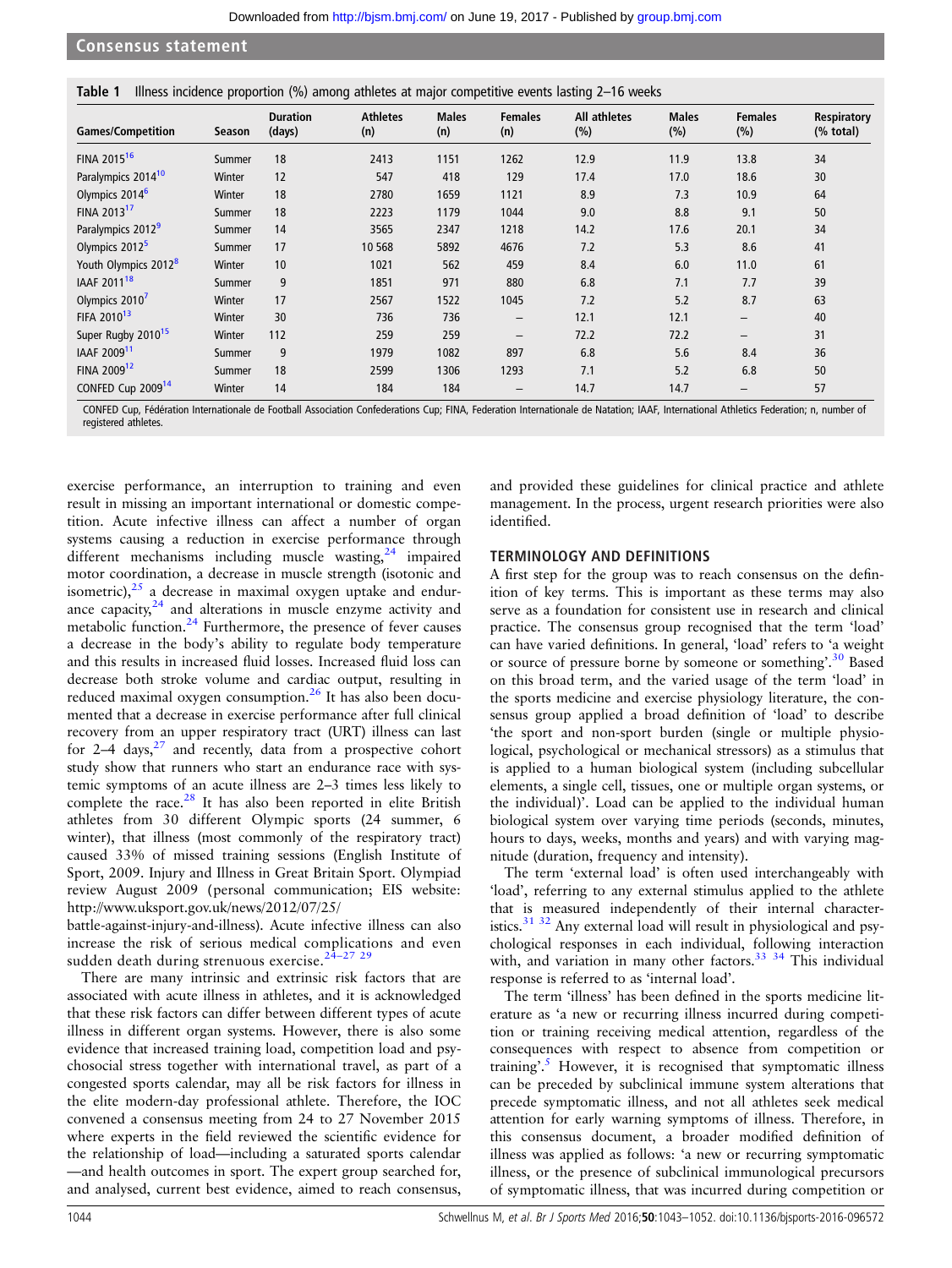training, and either receiving medical attention or was selfreported by athletes, regardless of the consequences with respect to absence from competition or training'. An extensive glossary of other key terms is provided in online [supplementary](http://dx.doi.org/10.1136/bjsports-2016-096572) [appendix](http://dx.doi.org/10.1136/bjsports-2016-096572) A.

#### MEASURES AND MONITORING

The relationship between athlete's health and loading can be seen in the context of a well-being continuum,  $35$  where load and recovery are mutual counteragents. Sport and non-sport loads impose stress on the athletes, shifting their physical and psychological well-being along a continuum that progresses from homoeostasis to acute fatigue, over-reaching, OTS, subclinical immune changes, clinical symptoms, illness (or injury) and ultimately death. Death is rare in sport, and typically coupled with an underlying disease. For athletes, deterioration (clinically and in performance) along the continuum usually stops at timeloss injury or illness, at which point the athlete is forced to cease further loading. With adequate recovery following a load, the process is reversed, resulting in restored homoeostasis at a higher level of fitness and an improved performance potential (figure 1).

Regular monitoring of athletes is fundamental to defining the relationship between load and risk of illness in the care of athletes and in research. This includes accurate measurement and monitoring of the sport and non-sport loads of the athletes, and their performance, how they feel (well-being and clinical symptoms) and any illness.

Monitoring of an athlete's load has many potential advantages, such as explaining changes in performance, increasing the understanding of training responses, revealing fatigue and accompanying needs for recovery, informing the planning and modification of training regimens and competition calendars, and, importantly, ensuring therapeutic levels of load to minimise the risk of maladaptations in the form of non-functional overreaching (fatigue lasting weeks to months), injury and illness. $3236$ 

#### Monitoring of external and internal loads

There are many different measures of external and internal loads, and a list or more common measurement tools is listed in online [supplementary appendix](http://dx.doi.org/10.1136/bjsports-2016-096572) B. However, the evidence for their validity as markers of adaptation and maladaptation to the load is limited. Currently there is no single marker of an athlete's response to load that consistently predicts acute illness or the OTS.<sup>[32 37](#page-9-0)</sup> Load monitoring involves measuring both external and internal loads, where tools to measure the former can be general or sports-specific, and for the latter, objective or subjective. $38$ 

Measuring the external load typically involves quantifying the training or competition load of an athlete, such as hours of training, distance run, weight lifted or number of games played; however, other external factors, such as life events, daily hassles or travel may be equally important. The internal load is

measured by assessing the internal biological, physiological and psychological response to the external load<sup>[34](#page-9-0)</sup> and specific examples include measures such as heart rate (physiological/objective) or rating of perceived exertion (psychological/subjective).

Whereas measuring external load is important in understanding the work completed and capabilities and capacities of the athlete, measuring internal load is critical in determining the appropriate stimulus for optimal biological adaptation.<sup>39</sup>  $40$  As individuals will respond differently to any given stimulus, the load required for optimal adaptation may differ significantly from one athlete to another. For example, the ability to maintain a certain running speed or cycling power output for a certain duration may be achieved with a high or low perception of effort or heart rate, depending on numerous interindividual and intraindividual factors, such as fitness and fatigue.<sup>[32](#page-9-0)</sup>

A recent systematic review on internal load monitoring concluded that subjective measures were more sensitive and consistent than objective measures in determining acute and chronic changes in an athlete's well-being in response to load.<sup>[38](#page-9-0)</sup> The following subscales may be useful: non-sport stress, fatigue, physical recovery, general health/well-being, being in shape, vigour/motivation and physical symptoms/illness.<sup>35 41-44</sup> These variables offer the coach and other support staff essential data on the athlete's readiness to train or compete, and thus may inform individual adjustments to prescribed training.<sup>38</sup>

Finally, it has been demonstrated that athletes may perform both longer and/or more intense training,<sup>[45](#page-9-0)</sup> or perceive loads as significantly harder<sup>[31 46 47](#page-9-0)</sup> than what was intended by the coach or the prescribed training programme. This may pose a considerable problem in the long term, as it may lead to maladaptation to the load. This underscores the importance of monitoring external and internal loads in the individual athlete, rather than as a team average, as it may reveal dissociations between external and internal loads, and helps to ensure that the applied load matches that prescribed by the coach. $32$ 

#### Monitoring of illness and subclinical markers of illness, including immune function

The general principles and guidelines to monitor acute illness patterns in athletes during training and competition have recently been reviewed for aquatic sports<sup>48</sup> and athletics.<sup>[49](#page-9-0)</sup> In general, in most epidemiological studies, illness monitoring is restricted to athletes presenting with symptoms and clinical signs of acute illness. However, acute infective illness is preceded by a prodromal period that is characterised by pathophysiological changes in various organ systems resulting in the development of non-specific symptoms such as fatigue, myalgia or arthralgia, headache and fever. These early warning clinical symptoms and signs may indicate acute illness, but can also be symptomatic of over-reaching and overtraining. $37$  There is also good evidence that markers of subclinical (asymptomatic) illness, including changes in the immune system, can occur in response to acute and chronic exercise $50-53$  $50-53$  and that some of these changes may predict the onset of acute illness.<sup>54–[60](#page-10-0)</sup> To

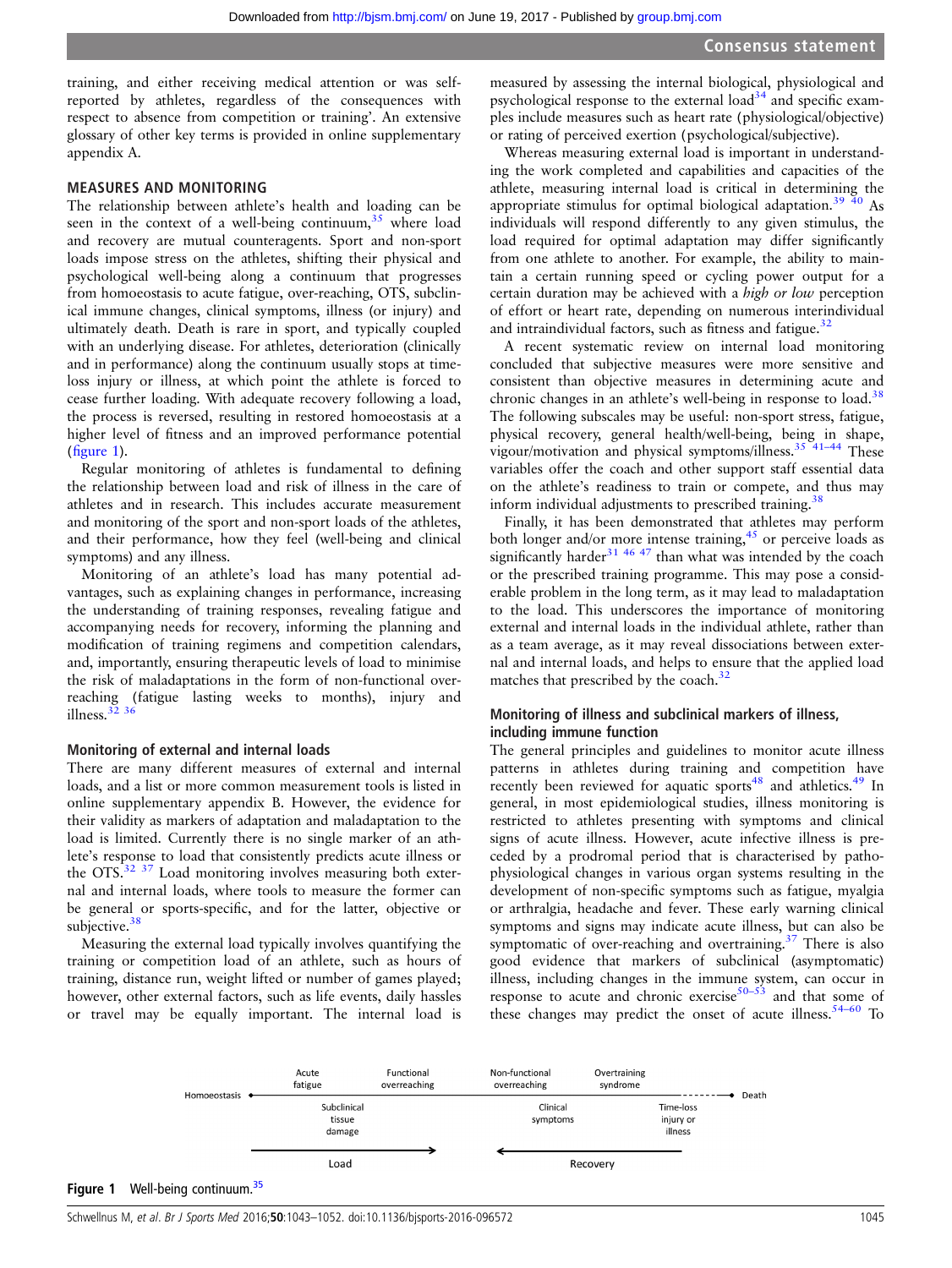#### Consensus statement

date, recommendations for illness monitoring in epidemiological studies have not included the routine measurement of these immune system markers, and further research to determine the sensitivity, specificity and cost-effectiveness of routine testing for these markers as risk factors for illness in athletes is required.

#### Measures and monitoring of over-reaching (OR) and the OTS

Measures to monitor for over-reaching and overtraining have recently been reviewed in a joint consensus statement published by the European College of Sports Science (ECSS) and the American College of Sports Medicine (ACSM).<sup>37</sup> There are several criteria for a reliable marker to detect the onset of the OTS in athletes:

- ▶ A marker should have a high sensitivity (the proportion of people with the condition who have a positive test result) and specificity (the proportion of people without the condition who have a negative test result);
- ▶ The marker should respond to the training load and ideally be unaffected by other factors (eg, diet and chronobiological rhythms);
- ▸ Changes in the marker should occur before the establishment of the OTS;
- ▸ A marker should be distinguishable from other chronic physiological adaptations to training;
- ▸ The marker should be relatively easy to measure with a quick availability of the result;
- ▸ The marker should not be too invasive (eg, repeated venous blood samplings are not well accepted) and not too expensive;
- ▸ The marker should be derived at rest from submaximal or standardised exercise of relatively short duration in order to not interfere with the training process.

However, none of the currently available or suggested markers meet all of these criteria and it is suggested that strategies to monitor for the OTS should include regular recording of training load, using questionnaires, training diaries, psychological screening and direct observational methods. $37$  If the OTS is suspected in an athlete, a specific diagnostic algorithm, as suggested by the ECSS/ACSM consensus group, can be followed.<sup>37</sup> Most recently, it has been suggested that a repeated (4 hours apart) maximal exercise testing protocol can be used to assess athletes for the OTS.<sup>[61 62](#page-10-0)</sup> However, there is a lack of definitive monitoring and diagnostic criteria for OR and the OTS.

#### LOAD AND THE RISK OF ILLNESS IN ATHLETES

All the members of the consensus group were asked to independently search and review the literature relating load to injury in sports and to contribute to a draft document of the results before the 3-day consensus meeting, organised in Lausanne, Switzerland, in November 2015. This meeting provided a further opportunity for the consensus group to review the literature and to finalise a draft consensus statement. The consensus group further agreed on a post hoc literature search, conducted by the first author of this consensus document after the meeting, to ensure the inclusion of all the relevant scientific information from the different sporting codes. The electronic databases of PubMed, Academic Search Complete, CINAHL and SPORTDiscus were searched from 1 January 1980 to 16 March 2016. The following terms were included in the search, in various combinations: illness, infection, immune, overtraining, sport, exercise, load, workload, recovery, volume, intensity, stress, duration, congestion, distance, mileage and exposure.

Only publications in the English language, and studies involving human participants were considered.

After duplicates were eliminated, 796 studies were identified. Titles and abstracts were independently reviewed and assessed for relevance by two researchers (MS and CJVR), using the following inclusion criteria for studies:

- ▸ Studies involving athletes of all levels (recreational to elite) and sports;
- Studies where illness episodes were documented by either a self-report or clinical diagnosis;
- Studies where illness episodes were related to training load (internal or external);
- ▸ Studies where illness episodes were related to competitions, competition calendar, travel load and psychological stressors;
- Studies where single (load) or multiple risk factors (load and other risk factors) for illness were studied using univariate or multivariable analyses;
- ▸ Studies using one of the following research designs: systematic review (with or without a meta-analysis), randomised controlled trials, prospective cohort studies, retrospective cohort studies, randomised controlled trials, cross-sectional studies and case–control studies.

In some instances, unpublished data including online manuscripts (not yet published) were included with permission. Final decisions to include publications were based on consensus, and the publications  $(n=30)$  that were included in this analysis are summarised in online [supplementary appendix](http://dx.doi.org/10.1136/bjsports-2016-096572) C.

#### Evidence relating absolute training load and the risk of illness

The relationship between absolute training load and risk of illness has been studied for more than three decades. These observations have led to the hypothesis that the relationship between absolute training load and risk of illness is a J-shaped curve,  $63$  with very low or no training being associated with a higher risk of illness compared with moderate training load. Very high training loads are associated with the highest risk of illness in this model. In general, there is good evidence from a number of studies in recreational,  $55\,56\,59\,64-67$  $55\,56\,59\,64-67$  subelite<sup>[68 69](#page-10-0)</sup> or national-level athletes, $70-72$  $70-72$  that higher absolute training loads are associated with an increased risk of illness. Similarly, there is some evidence that low training loads or no training is associated with an increased risk of illness compared with a moderate training load[.73 74](#page-10-0)

However, recently, it has been suggested that the J-shaped relationship between absolute training load and illness is not neces-sarily applicable to high-level elite international athletes.<sup>[75](#page-10-0)</sup> Data from a number of recent studies show that high absolute training loads in international-level<sup>[70 76 77](#page-10-0)</sup> and medal-winning athletes<sup>[3](#page-9-0)</sup> are associated with a lower risk of illness compared with the subelite or national-level athletes. The precise reasons for this observation are not clear, but one explanation may be that it is a result of 'self-selection' and that to become a high-level international elite athlete one has to possess an incredible physique, including an immune system able to withstand infections even during severe physiological and psychological stress.<sup>[75](#page-10-0)</sup>

In summary, there is evidence that high absolute training loads are associated with an increased risk of illness in recreational and subelite athletes ( J-shaped curve). However, there is also evidence that this relationship does not necessarily apply to elite athletes on the highest level, where high training loads are not associated with an increased risk of illness (S-shaped curve)<sup>75</sup> (fi[gure 2](#page-5-0)).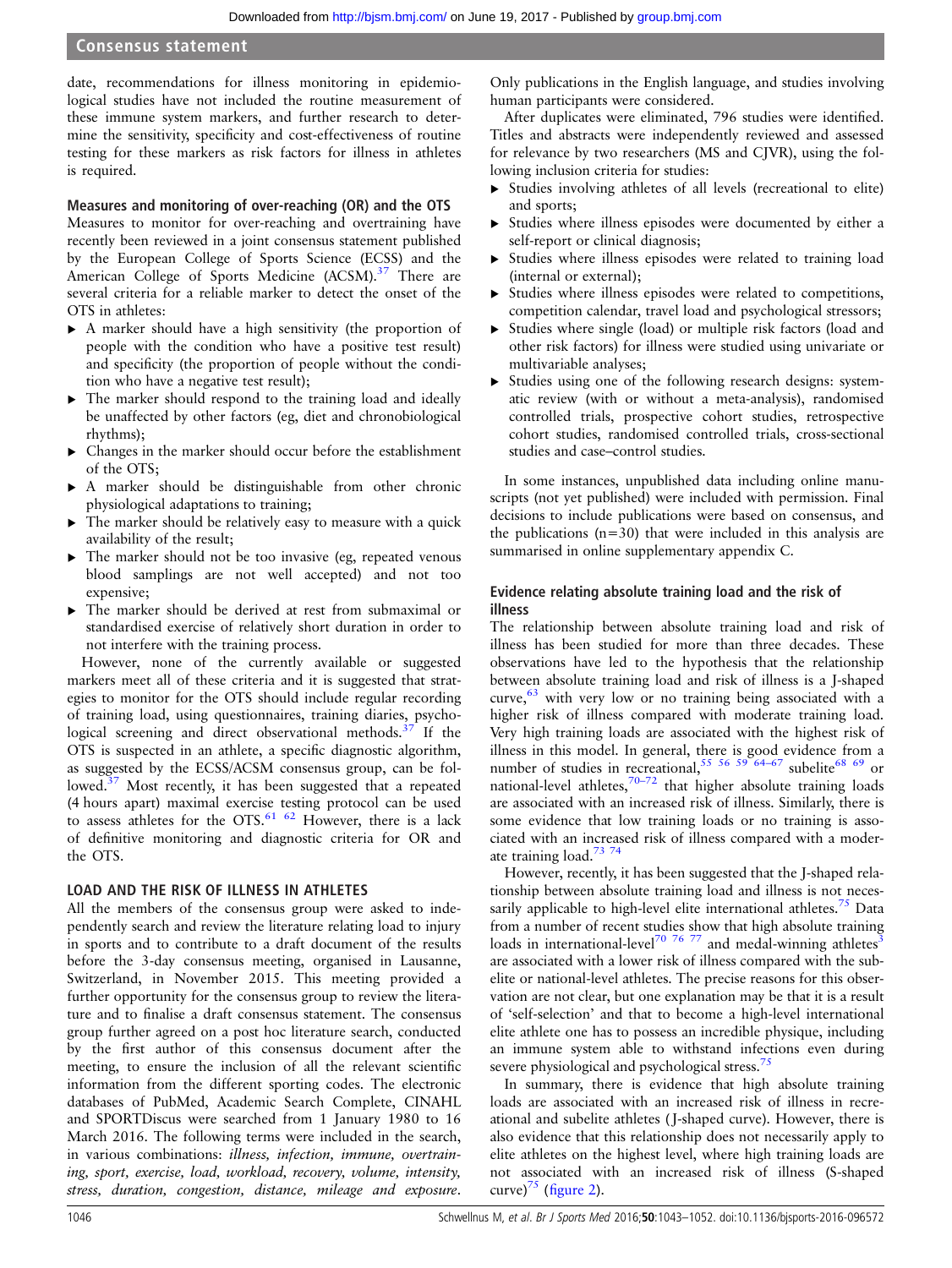<span id="page-5-0"></span>

Figure 2 The relationship between load and risk of illness in recreational and subelite athletes ( J-shaped curve) versus elite athletes (S-shaped curve). 63 75

#### Evidence relating changes in training load and the risk of illness

The relationship between risk of illness and changes (spikes or drops in intensity, duration or frequency) in training load has only been explored in a few studies. In one of the first studies where the daily training load and illness episodes were monitored in a group of recreational runners over 12 months, an increase in the volume of training was associated with an increased risk of illness.<sup>[67](#page-10-0)</sup> Similarly, in subsequent studies, increases in training volume were associated with increased risk of illness in elite junior tennis players,  $55$  subelite basketball players<sup>[68](#page-10-0)</sup> and elite swimmers.<sup>[70 71](#page-10-0)</sup> Furthermore, in a prospective study in the elite rugby union players, periods of increased intensity of training preceded the development of URT illness symptoms,<sup>[78](#page-10-0)</sup> while in another study among elite swimmers, a 10% increase in training load was associated with a 10% increase in the risk of URT illness symptoms[.70](#page-10-0) In elite crosscountry skiers, training monotony, reflecting little change in training load, was associated with a lower risk of illness, $3$  but this was not confirmed in another 29-week prospective study in 32 rugby league players, where training monotony, together with overall increased internal load and load strain were all asso-ciated with an increased risk for self-reported illness.<sup>[79](#page-10-0)</sup>

In summary, there is some evidence that changes in external (increased volume and intensity of training) and internal training loads are associated with an increased risk of illness. However, given the current data it is not yet possible to quantify which amount of training load increase is related to increased risk of a specific illness, or in a specific sport. Training monotony as a risk factor for illness has only been studied recently in two populations, with varied results, and this requires further investigation.

#### Evidence relating sporting competition and risk of illness

As well as absolute and relative changes in training load, participating in single or multiple competitions (tournaments) also increases athletes' risk of illness. Competition load can refer to a single event (race, game) or multiple events over a period of time in different venues and of different durations. The earliest studies relating competition load and risk of illness were conducted among recreational runners participating in a single prolonged and strenuous ultramarathon event. These showed that URT illness symptoms were more frequent in the 1–2 weeks after the race compared with non-running controls.<sup>66</sup> 80-82

Postrace URT illness episodes were more frequent in faster runners,[66 80 81](#page-10-0) and in runners with a history of prerace URT illness symptoms. $83$  However, in shorter races (5, 10 and 21 km), postrace URT illness episodes were not related to prerace URT illness symptoms.<sup>[84](#page-10-0)</sup> These early data indicated that prerace URT illness symptoms, and increased race intensity and duration were associated with an increased risk of postrace URT illness symptoms.

Competition load and risk of illness has only been documented in a few sports other than distance running. In elite tennis players, increased matches per week were associated with increased risk of URT illness symptoms, $55$  while more frequent training and competition periods were associated with increased URT illness symptoms in American college football players.<sup>[56](#page-10-0)</sup> Recently, a number of prospective studies confirmed that both the precompetition and the competition period are associated with an increased risk of illness. In one study with a five-season follow-up of elite track and field athletes, 50% of all illness episodes occurred in the 2 months prior to major competitions. $^{23}$  $^{23}$  $^{23}$ In another study, elite cross-country skiers participating in an 11-day ski tour had a higher incidence of illness compared with skiers not participating in the tournament. $85$  Finally, competition was an independent risk factor for illness (odds ratio for illness=2.9) in a group of elite cross-country skiers that were followed over a  $7-8$  years period.<sup>[3](#page-9-0)</sup>

In summary, the current data indicate that participation in competitions (single or multiple) is associated with an increased risk of illness, but there are too few data to quantify that risk and this requires further investigation. The factors responsible for this increased risk as a result of competition are likely to be multifactorial and also need to be explored in future studies.

#### Evidence relating international travel and risk of illness in athletes

The modern-day elite athlete typically competes in an increasing number of competitions and tournaments on the international circuit. This necessitates more frequent international travel for competition purposes, and for training camps. Travel medicine is a branch of medicine studying the effects of travel and risk of illness. Published data relating illness and international travel in non-athletes are limited because of a number of factors including selection bias (surveys from individuals who seek assistance at travel clinics), information bias (self-reported data on illness), recall bias (data obtained weeks after return from travel), poor response rates, failure to control for confounders<sup>[86](#page-10-0)</sup> and failure to document exposure (person days or weeks).<sup>[87](#page-10-0)</sup> Prospective cohort studies are particularly important to determine the incidence and risk factors associated with illness as a result of travel.<sup>86</sup> 88 89

The relationship between risk of illness in athletes and international travel has been investigated in very few studies. In the first study to determine the risk of illness in athletes during international travel, travelling across more than four time zones was associated with a 2–3 times increased risk of illness in elite rugby union players competing in a 16-week tournament.<sup>[4](#page-9-0)</sup> Recently, international travel was also shown to be associated with significantly more URT illness symptoms in professional rugby players travelling across 11 time zones, $90$  while international travel was an independent risk factor for illness in another prospective study among elite cross-country skiers.<sup>[3](#page-9-0)</sup> Although the precise mechanisms for these observations have not been investigated, monitoring air travel (eg, frequency, duration, recovery time from travel across multiple time zones and risk of illness associated with the travel destination) of elite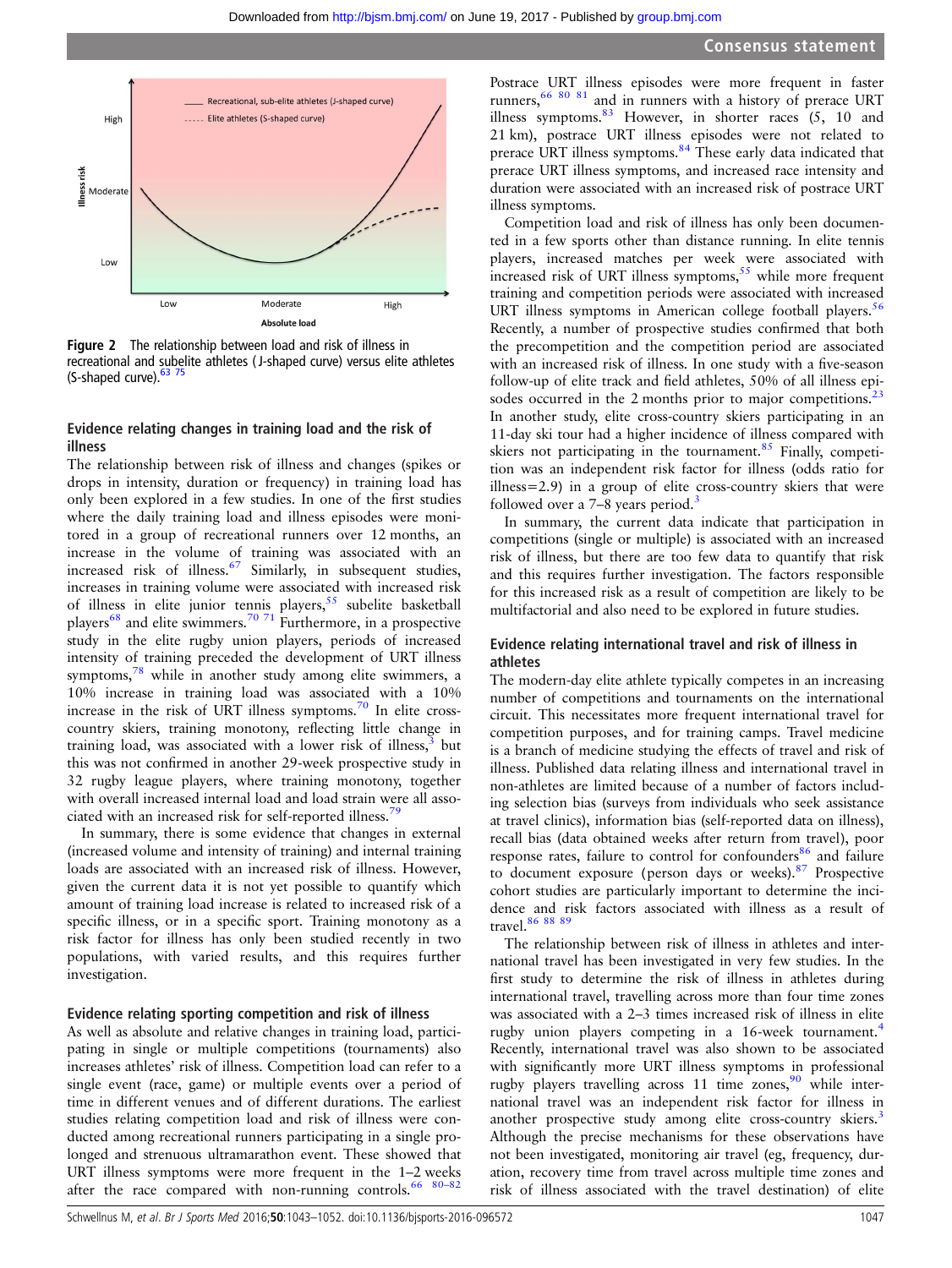athletes should be encouraged as an important consideration to reduce the risk of illness.

#### Evidence relating psychological load and risk of illness in athletes

There is evidence in the literature that the risk of illness is increased when an athlete is exposed to other non-exercise stressors to the immune system, including lack of sleep or severe psychosocial stress.  $91-94$  $91-94$  In one study in young elite soccer players, <sup>[95](#page-10-0)</sup> psychosocial stress and recovery were related to the occurrence of illness, supporting the findings of other studies reporting that illness is also related to a disturbed balance between psychological stress and recovery.<sup>[36](#page-9-0) [93 96](#page-10-0)</sup>

#### Methodological considerations

It is important to note that the quality of the data on the influence of training and competition loads and risk of illness is compromised by clinical and methodological heterogeneity. Some of the more specific methodological considerations include the following:

- ▸ Most studies have been conducted in athletes participating in individual endurance sports (cross-country skiing, swimming, biathlon, distance running, cycling, orienteering) with only a few studies in team sports (Australian football, tennis, football, rugby union, rugby league, basketball) and mixed sport types (university sports).
- ▸ Studies have been conducted across all sporting levels ranging from recreational to elite sports.
- ▸ Studies have included athletes from all age groups and from both sexes.
- ▸ In the majority of studies, illness was documented as selfreported symptoms, through the use of questionnaires.
- ▸ In all studies, external training load was measured, while internal load was only measured in some studies and changes in load were documented in very few studies.
- ▸ Multiple risk factors for illness were measured in most studies, but in only a few studies were these risk factors included in multiple risk factor modelling to determine the independent risk factor for illness.

#### PRACTICAL CLINICAL GUIDELINES FOR LOAD MANAGEMENT TO REDUCE THE RISK OF ILLNESS IN ATHLETES

The prevention of illness is a key component in athletes' health management. Illness prevention strategies are important to optimise uninterrupted training, and to reduce the risk of illness that can prevent participation in important competitions. Furthermore, illness prevention may reduce the risk of medical complications during exercise. In one observational study, an illness prevention programme in the Norwegian Olympic Winter Games (OWG) team reduced the illness rate from 17.3% of athletes competing in the Turin OWG, to 5.1% of athletes competing in the Vancouver OWG. The authors suggested that the reduced incidence of illness contributed to the improved performance and overall results of the team at the Vancouver OWG.<sup>9</sup>

There is no single method that completely eliminates the risk of illness in athletes, but there are several effective behavioural, nutritional and training strategies that can lower exposure to pathogens and limit the extent of exercise-induced immunode-pression, thereby reducing the risk of illness.<sup>[98](#page-10-0)</sup> Therefore, it is recommended that medical staff, who are responsible for individual athletes and teams, develop, implement and monitor illness prevention strategies to reduce the risk of illness.  $97\frac{99\frac{100}{100}}{200\frac{1}{100}}$ 

The general guidelines for illness prevention in athletes could include adopting behavioural, lifestyle and medical strategies to limit the transmission of infections, nutritional strategies to maintain robust immunity in athletes, measuring, monitoring and managing training and competition load, and measuring and monitoring athletes to detect early signs and symptoms of illness, over-reaching and overtraining. These general guidelines by the group, through consensus, are summarised in [box 1.](#page-8-0)

#### SUGGESTED AREAS FOR RESEARCH TO PREVENT ILLNESS AS A RESULT OF EXCESSIVE TRAINING OR COMPETITION LOAD

In general, there is a paucity of research data on the risk of illness as a result of a congested sports calendar, or an increased training or competition load. The consensus group identified that there is a need to conduct large-scale prospective cohort studies to identify the risk factors associated with illness in athletes, including the role of training and competition load as well as international travel. Once the risk factors have been identified, intervention studies, that are designed to reduce the risk of illness, can be planned and implemented. Follow-up studies to determine the effects of intervention strategies can then be planned and implemented, recognising that these studies may be difficult to conduct in elite, professional athletes. We suggest the following specific areas for future research:

- ▸ Develop consistent systems to measure load and monitor the athletes;
- ▸ Determine the impact of illness on individual and team sports performance;
- ▸ Explore the dose–response relationship of training and competition load on risk of illness, and quantifying the risk;
- ▸ Explore the dose–response relationship of recovery time on risk of illness;
- ▸ Identify potential cut-off and maximum number of competitions in athletes (per age groups, and in professional athletes in different Olympic sports);
- ▸ Examine, and quantify the effect of illness prevention strategies including preseason screening, management of training and competition load, early detection of subclinical illness, recovery modalities and the use of nutritional interventions;
- ▸ Examine, and quantify the association (including mechanisms) between the risk of illness and international travel including jet lag, and sleep deprivation;
- ▸ Examine, and quantify the effect of illness prevention strategies to minimise the risk of illness during international travel;
- ▸ Determine the mechanisms by which intensified training and competition affect health parameters including immunological, oxidative stress-related and cardiovascular parameters;
- ▸ Explore the individual responses of athletes to changes in training and competition load, including genetic factors.

#### SUMMARY

Data on the relationship between training and competition load and the risk of illness are limited to a few select sports and athlete populations. High loads can have either positive or negative influences on risk of illness in athletes. High absolute training loads are associated with an increased risk of illness in recreational and subelite athletes ( J-shaped curve). There is some evidence that this may not be the case in high-level elite athletes (S-shaped curve). Increased external (volume and intensity of training) and internal training loads are associated with an increased risk of illness, while training monotony as a risk factor for illness has only been studied in two populations, with varied results, requiring further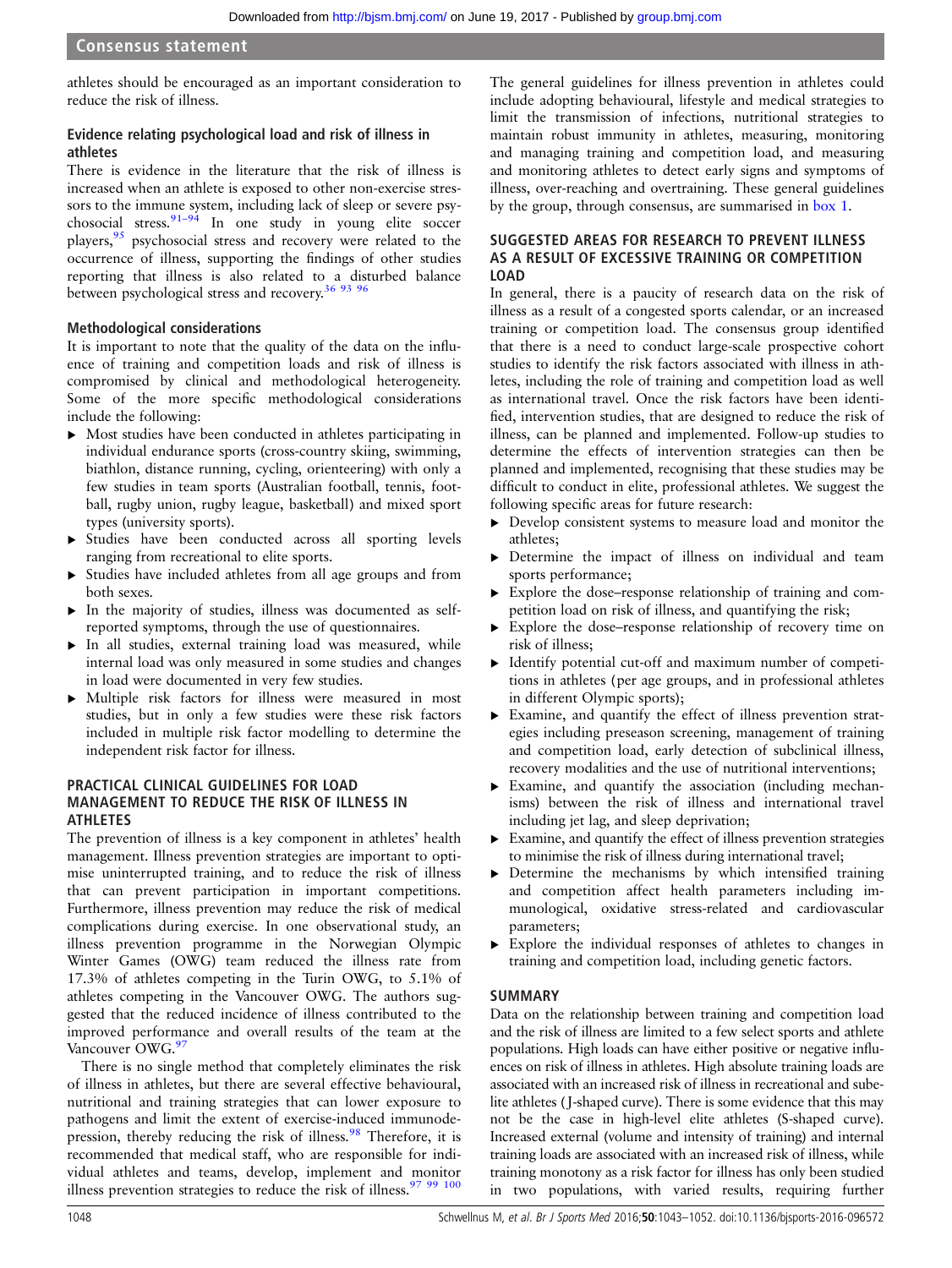#### Box 1 General guidelines for illness prevention in athletes

1. Behavioural, lifestyle and medical strategies

A variety of behavioural, lifestyle and medical intervention strategies have been advocated to reduce the risk of illness in the athlete. These include advice to athletes, measures taken by medical staff and the athlete support team. Athletes are advised to:

- i. Minimise contact with infected people, young children, animals and contagious objects;
- ii. Avoid crowded areas and shaking hands and minimise contact with people outside the team and support staff;
- iii. Keep at distance to people who are coughing, sneezing or have a 'runny nose', and when appropriate wear (or ask them to wear) a disposable mask;
- iv. Cough or sneeze on to the elbow and not on the hands—always clean the hands and nose after sneezing or coughing;
- Wash hands regularly and effectively with soap and water, especially before meals, and after direct contact with potentially contagious people, animals, blood, secretions, public places and bathrooms;
- vi. Use disposable paper towels and limit hand to mouth/nose contact when suffering from upper respiratory symptoms or gastrointestinal illness (putting hands to eyes and nose is a major route of viral self-inoculation);
- vii. Carry insect repellent, antimicrobial foam/cream or alcohol-based hand washing gel with them;
- viii. Not to share drinking bottles, cups, cutlery, towels, etc, with other people;
- ix. Choose beverages from sealed bottles, avoid raw vegetables and undercooked meat, wash and peel fruit before eating, while competing or training abroad;
- x. Wear enough covered clothing (covering the arms and legs) during training sessions when travelling in tropical areas, particularly at dusk and dawn;
- xi. Wear open footwear when using public showers, swimming pools and locker rooms in order to avoid dermatological diseases;
- xii. Adopt strategies that facilitate good quality sleep such as strategic napping during the day and correct sleep hygiene practices at night;
- xiii. Avoid excessive drinking and binge drinking of alcohol as this impairs immune function for several hours, particularly after strenuous training or competition;
- xiv. Practice the principles of safe sex and use condoms.

Medical staff taking care of athletes is advised to consider the following:

- i. Develop, implement and monitor illness prevention guidelines for athletes and medical and administrative support staff;
- ii. Screening for airway inflammation disturbances (asthma, allergy and other inflammatory airway conditions);
- iii. Identify the high-risk athletes and take full preventative precautions during high-risk training or competition periods;
- iv. Arrange for single room accommodation during tournaments for athletes with heavy competition load or known susceptibility to respiratory tract infections, or high performance priority athletes;
- v. Consider protecting the airways of athletes from being directly exposed to very cold  $\langle <0$  and dry air during strenuous exercise by using a facial mask;
- vi. Adopt measures to reduce the risk of illness associated with international travel;
- vii. Update athletes vaccines needed at home and for foreign travel and take into consideration that influenza vaccines take 5– 7 weeks to take effect, intramuscular vaccines may have a few small side effects, vaccinations are performed preferably out of season and avoid vaccinating just before competitions or if symptoms of illness are present;
- viii. Update administrative and support staff vaccines needed at home and for foreign travel;
- ix. Consider zinc lozenges (>75 mg zinc/day; high ionic zinc content) at the onset of upper respiratory symptoms, as there is some evidence that the number of days with illness symptoms can be reduced.

The athlete support team can consider adopting nutritional measures to maintain robust immunity in athletes, including the following:

- i. Introduce personalised nutrition programmes to avoid deficiencies of essential micronutrients;
- ii. Encourage athletes to ingest carbohydrate during and after exercise and to ingest both carbohydrate and protein after exercise;
- iii. Measure and monitor the vitamin D status of athletes and supplement if required;
- iv. Consider advising athletes to ingest probiotic such as *Lactobacillus* probiotics on a daily basis;
- v. Consider advising athletes on the regular consumption of fruits and plants, polyphenol supplements (eg, quercetin), or foodstuffs (eg, non-alcoholic beer and green tea) that may reduce risk of illness.
- 2. Training and competition load management

There is evidence that poor load management with ensuing maladaptation can be a significant risk factor for acute illness and overtraining. However, data are limited to a few select sports and athlete populations, and this, combined with the unique nature of different sports, make it difficult to provide sport-specific guidelines for load management. However, the following general recommendations can be made:

- i. Very high loads can have either positive or negative influences on risk of illness in athletes, with the athlete's level of competition (elite), load history (chronic load) and intrinsic risk factor profile being important;
- ii. Athletes should have a detailed individualised training and competition plan, including postevent recovery measures (encompassing nutrition and hydration, sleep, and psychological recovery);
- iii. The training load is monitored using measurements of external and internal load;
- iv. Training load is managed by adopting the following principles: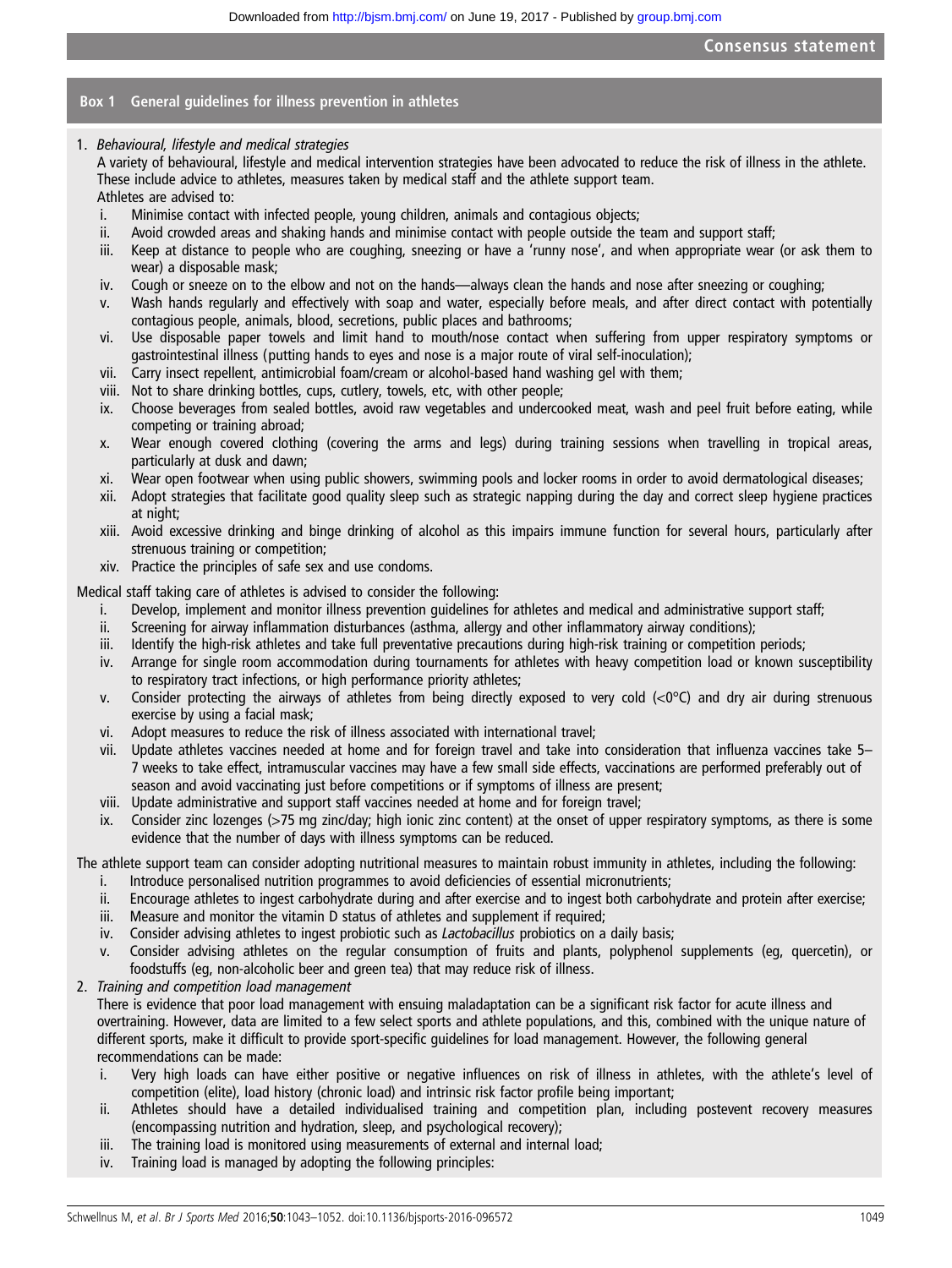- <span id="page-8-0"></span>a. Changes in training load should be individualised as there are large intraindividual and interindividual variances in the timeframe of response and adaptation to load;
- b. Changes in training load should be in small increments, with data (from the injury literature) indicating that weekly increments should be <10%;
- v. The competition load is monitored and managed;
- vi. Variation in an athlete's psychological stressors should guide the prescription of training and/or competition loads;
- vii. It is recommended that coaches and support staff schedule adequate recovery, particularly after intensive training periods, competitions and travel, including nutrition and hydration, sleep and rest, active rest, relaxation strategies and emotional support;
- viii. Sports governing bodies have the responsibility to consider the competition load, and hence the health of the athletes when planning their event calendars. This requires increased coordination between single-sport and multisport event organisers, and the development of a comprehensive calendar of all international sports events.
- 3. Psychological load management

Psychological load (stressors) such as negative life event stress and daily hassles can significantly increase the risk of illness in athletes. Clinical practical recommendations centre on reducing state-level stressors and educating athletes, coaches and support staff in proactive stress management, and comprise the following:

- i. Developing resilience strategies that help athletes understand the relationship between personal traits, negative life events, thoughts, emotions and physiological states, which, in turn, may help them minimise the impact of negative life events and the subsequent risk of illness;
- ii. Educating athletes in stress management techniques, confidence building and goal setting, optimally under supervision of a sport psychologist, to help minimise the effects of stress and reduce the likelihood of illness;
- iii. Reducing training and/or competition loads and intensities to mitigate risk of illness for athletes who appear unfocused as a consequence of negative life events or ongoing daily hassles;
- iv. Implementing periodical stress assessments (eg, hassle and uplift scale,<sup>[101](#page-10-0)</sup> LESCA<sup>102</sup>) to inform adjustment of athletes' training and/or competition loads. An athlete who reports high levels of daily hassle or stress could likely benefit from reducing the training load during a specified time period to prevent potential fatigue, illness or burnout.<sup>[43](#page-9-0)</sup>
- 4. Measuring and monitoring for early signs and symptoms of illness, over-reaching and overtraining The use of sensitive measures to monitor an athlete's health can lead to early detection of symptoms and signs of illness, early diagnosis and appropriate intervention. Athletes' innate tendency to continue to train and compete despite the existence of physical complaints or functional limitations, particularly at the elite level, highlight the pressing need to use appropriate illness monitoring tools. It is recommended that:
	- i. Ongoing illness (and injury) surveillance systems should be implemented in all sports;
	- ii. Athletes be monitored, using sensitive tools, for subclinical signs of illness such as non-specific symptoms and signs, or selected special investigations;
	- iii. Athletes be monitored for overt symptoms and signs of illness;
	- iv. Athletes be monitored for early symptoms and signs of over-reaching or overtraining;
	- v. Illness monitoring should be ongoing, and long enough to detect early indicators of illness particularly during alterations in training load, travel and competitions.

investigation. At present, there is not enough data to quantify the risk of illness in response to absolute load or changes in load, and this requires further investigation. Regular athlete monitoring is fundamental to ensure appropriate external and internal training loads to maximise performance and minimise the risk of illness. Emerging evidence suggests that frequent and prolonged air travel across multiple time zones is associated with risk of illness in athletes but the precise mechanisms for these observations are unknown. It is prudent for sports governing bodies, concerned with athletes' health to consider the overall competition load when planning event calendars. More research is needed on the impact of competition calendar congestion and rapid changes in training load on risk of illness in multiple sports, as well as on the interaction with other physiological, psychological, environmental and genetic risk factors.

#### Author affiliations <sup>1</sup>

<sup>1</sup> Faculty of Health Sciences, Institute for Sport, Exercise Medicine and Lifestyle Research, Section Sports Medicine, University of Pretoria, Pretoria, South Africa <sup>2</sup>Medical and Scientific Department, International Olympic Committee, Lausanne, Switzerland

<sup>3</sup>Sports Medicine Department, Aspetar, Qatar Orthopedic and Sports Medicine Hospital, Doha, Qatar

<sup>4</sup>Department of Sports Medicine, Oslo Sports Trauma Research Center, Norwegian School of Sport Sciences, Oslo, Norway

<sup>5</sup>Olympic Training Center (Olympiatoppen), Oslo, Norway

<sup>6</sup>School of Human Movement Studies, The University of Queensland, Brisbane, Australia and School of Exercise Science, Australian Catholic University, Brisbane, Australia

<sup>7</sup>School of Sport, Exercise and Health Sciences, Loughborough University, Loughborough, UK

<sup>8</sup>Division of Physiotherapy, Department of Medical and Health Sciences, Linköping University, Linköping, Sweden

<sup>9</sup>Department of Orthopaedic Surgery and Sports Medicine, University of Illinois at

Chicago, Chicago, Illinois, USA<br><sup>10</sup>Human Physiology Research Group, Vrije Universiteit Brussel, Brussels, Belgium <sup>11</sup>School of Public Health, University of Sydney, Sydney, New South Wales, Australia<br><sup>12</sup>Medical Department, Royal Dutch Lawn Tennis Association, Amersfoort, The **Netherlands** 

<sup>13</sup> Amsterdam Collaboration on Health and Safety in Sports, IOC Research Centre for Prevention of Injury and Protection of Athlete Health, VUmc/AMC, Amsterdam, The Netherlands<br><sup>14</sup>World Rugby, Dublin, Ireland

<sup>15</sup>Faculty of Medicine, University of Oslo, Oslo, Norway

**Twitter** Follow Torbiørn Soligard at [@TSoligard](http://twitter.com/TSoligard), Juan Manuel Alonso at [@DrJuanMAlonso](http://twitter.com/DrJuanMAlonso), Benjamin Clarsen at [@benclarsen](http://twitter.com/benclarsen) and Hendrik Dijkstra at [@DrPaulDijkstra](http://twitter.com/DrPaulDijkstra)

Contributors MS and TS made substantial contributions to overall and detailed conception, planning, drafting and critically revising the paper. J-MA, RBa, BC, HPD, TJG, MG, MH, MRH, CJVR, RM, JWO, BMP and MR made substantial contributions to drafting and critically revising the paper. LE and RBu made substantial contributions to overall conception and planning of the paper.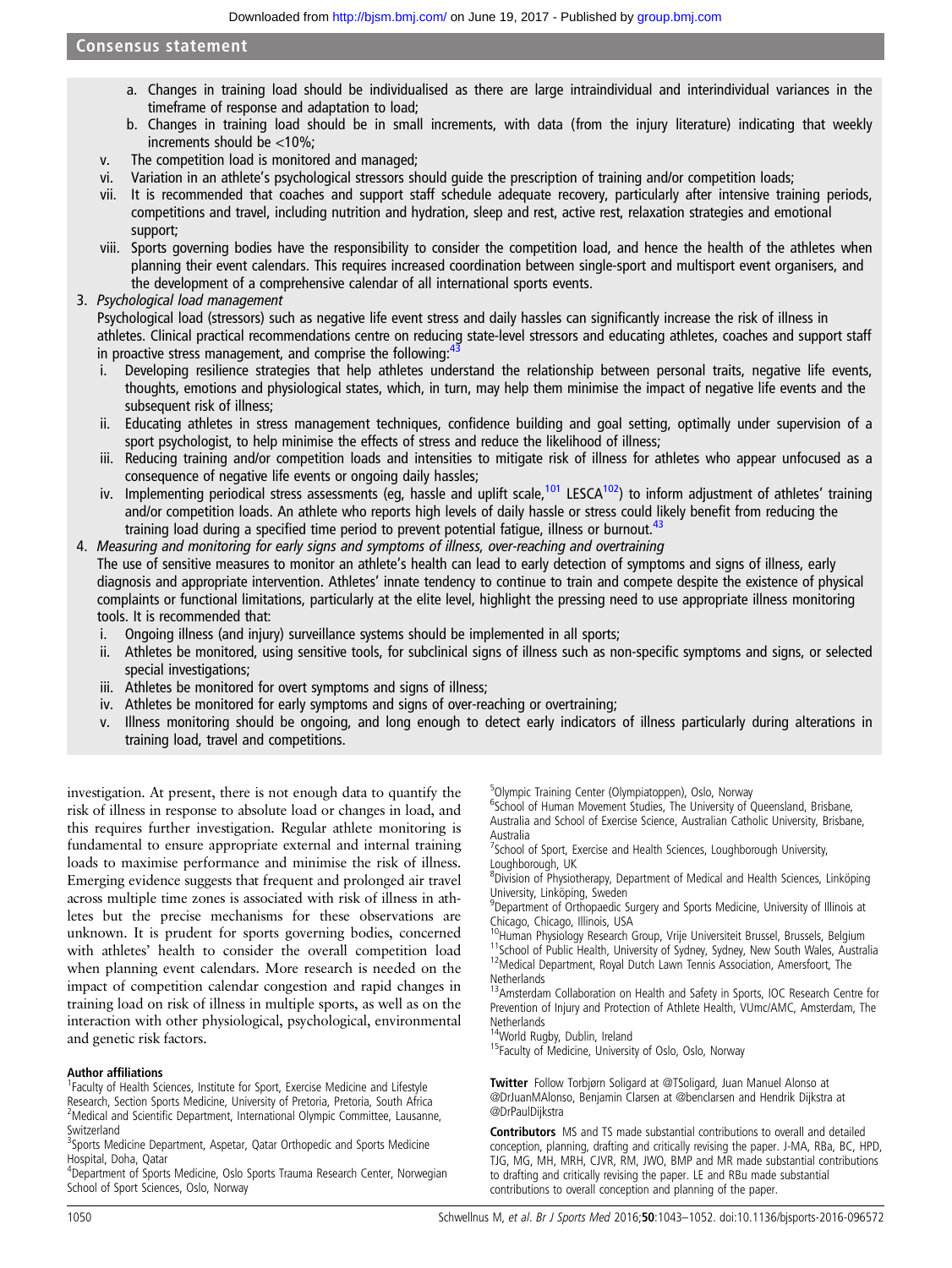<span id="page-9-0"></span>Funding The consensus meeting was funded by the IOC.

Competing interests TS works as Scientific Manager in the Medical and Scientific Department of the IOC. JWO is Chief Medical Officer for Cricket Australia and was the Chief Medical Officer of the International Cricket Council Cricket World Cup 2015. BMP is Chief Medical Officer of the Royal Dutch Lawn Tennis Association and member of the International Tennis Federation (ITF) Sport Science and Medicine Commission. She is Editor of the British Journal of Sports Medicine. LE is Head of Scientific Activities in the Medical and Scientific Department of the IOC, and Editor of the British Journal of Sports Medicine and Journal of Bone and Joint Surgery.

Provenance and peer review Not commissioned; externally peer reviewed.

Open Access This is an Open Access article distributed in accordance with the Creative Commons Attribution Non Commercial (CC BY-NC 4.0) license, which permits others to distribute, remix, adapt, build upon this work non-commercially, and license their derivative works on different terms, provided the original work is properly cited and the use is non-commercial. See: [http://creativecommons.org/](http://creativecommons.org/licenses/by-nc/4.0/) [licenses/by-nc/4.0/](http://creativecommons.org/licenses/by-nc/4.0/)

#### **REFERENCES**

- 1 Walsh NP, Gleeson M, Shephard RJ, et al. Position statement. Part one: immune function and exercise. Exerc Immunol Rev 2011;17:6–63.
- Gleeson M, Pyne DB. Respiratory inflammation and infections in high-performance athletes. [Immunol Cell Biol](http://dx.doi.org/10.1038/icb.2015.100) 2016;94:124–31.
- 3 Svendsen IS, Taylor IM, Tonnesen E, et al. Training- and competition-related risk factors for respiratory tract and gastrointestinal infections in elite cross-country skiers. [Br J Sports Med](http://dx.doi.org/10.1136/bjsports-2015-095398) 2016;50:809-15.
- Schwellnus MP, Derman WE, Jordaan E, et al. Elite athletes travelling to international destinations >5 time zone differences from their home country have a 2-3-fold increased risk of illness. [Br J Sports Med](http://dx.doi.org/10.1136/bjsports-2012-091395) 2012;46:816-21.
- 5 Engebretsen L, Soligard T, Steffen K, et al. Sports injuries and illnesses during the London Summer Olympic Games 2012. [Br J Sports Med](http://dx.doi.org/10.1136/bjsports-2013-092380) 2013;47:407–14.
- 6 Soligard T, Steffen K, Palmer-Green D, et al. Sports injuries and illnesses in the Sochi 2014 Olympic Winter Games. [Br J Sports Med](http://dx.doi.org/10.1136/bjsports-2014-094538) 2015;49:441-7.
- 7 Engebretsen L, Steffen K, Alonso JM, et al. Sports injuries and illnesses during the Winter Olympic Games 2010. [Br J Sports Med](http://dx.doi.org/10.1136/bjsm.2010.076992) 2010;44:772-80.
- 8 Ruedl G, Schobersberger W, Pocecco E, et al. Sport injuries and illnesses during the first Winter Youth Olympic Games 2012 in Innsbruck, Austria. [Br J Sports Med](http://dx.doi.org/10.1136/bjsports-2012-091534) 2012;46:1030–7.
- 9 Derman W, Schwellnus M, Jordaan E, et al. Illness and injury in athletes during the competition period at the London 2012 Paralympic Games: development and implementation of a web-based surveillance system (WEB-IISS) for team medical staff. [Br J Sports Med](http://dx.doi.org/10.1136/bjsports-2013-092375) 2013;47:420-5.
- 10 Derman W, Schwellnus MP, Jordaan E, et al. The incidence and patterns of illness at the Sochi 2014 Winter Paralympic Games: a prospective cohort study of 6564 athlete days. [Br J Sports Med](http://dx.doi.org/10.1136/bjsports-2016-096215) 2016;50:1064-8.
- 11 Alonso JM, Tscholl PM, Engebretsen L, et al. Occurrence of injuries and illnesses during the 2009 IAAF World Athletics Championships. [Br J Sports Med](http://dx.doi.org/10.1136/bjsm.2010.078030) 2010;44:1100–5.
- 12 Mountjoy M, Junge A, Alonso JM, et al. Sports injuries and illnesses in the 2009 FINA World Championships (Aquatics). [Br J Sports Med](http://dx.doi.org/10.1136/bjsm.2010.071720) 2010;44:522-7.
- 13 Dvorak J, Junge A, Derman W, et al. Injuries and illnesses of football players during the 2010 FIFA World Cup. [Br J Sports Med](http://dx.doi.org/10.1136/bjsm.2010.079905) 2011;45:626-30.
- 14 Theron N, Schwellnus M, Derman W, et al. Illness and injuries in elite football players—a prospective cohort study during the FIFA Confederations Cup 2009. [Clin J Sport Med](http://dx.doi.org/10.1097/JSM.0b013e31828b0a10) 2013;23:379–83.
- 15 Schwellnus M, Derman W, Page T, et al. Illness during the 2010 Super 14 Rugby Union tournament—a prospective study involving 22 676 player days. [Br J Sports](http://dx.doi.org/10.1136/bjsports-2012-091046) [Med](http://dx.doi.org/10.1136/bjsports-2012-091046) 2012;46:499–504.
- 16 Prien A, Mountjoy M, Miller J, et al. Injury and illness in aquatic sport: how high is the risk? A comparison of results from three FINA World Championships. [Br J Sports Med](http://dx.doi.org/10.1136/bjsports-2016-096075) Published Online First: 16 June 2016. doi:10.1136/bjsports-2016- 096075
- 17 Mountjoy M, Junge A, Benjamen S, et al. Competing with injuries: injuries prior to and during the 15th FINA World Championships 2013 (aquatics). [Br J Sports Med](http://dx.doi.org/10.1136/bjsports-2014-093991) 2015;49:37–43.
- 18 Alonso JM, Edouard P, Fischetto G, et al. Determination of future prevention strategies in elite track and field: analysis of Daegu 2011 IAAF Championships injuries and illnesses surveillance. [Br J Sports Med](http://dx.doi.org/10.1136/bjsports-2012-091008) 2012;46:505-14.
- Clarsen B, Rønsen O, Myklebust G, et al. The Oslo Sports Trauma Research Center questionnaire on health problems: a new approach to prospective monitoring of illness and injury in elite athletes. [Br J Sports Med](http://dx.doi.org/10.1136/bjsports-2012-092087) 2014;48:754-60.
- 20 Bjørneboe J, Kristenson K, Waldén M, et al. Role of illness in male professional football: not a major contributor to time loss. [Br J Sports Med](http://dx.doi.org/10.1136/bjsports-2015-095921) 2016;50:699-702.
- 21 Schwellnus MP, Lichaba M, Derman EW. Respiratory tract symptoms in endurance athletes—a review of causes and consequences. Curr Allergy Clin Immunol 2010;23:52–7.
- 22 Bermon S. Airway inflammation and upper respiratory tract infection in athletes: is there a link? Exerc Immunol Rev 2007;13:6–14.
- 23 Raysmith BP, Drew MK. Performance success or failure is influenced by weeks lost to injury and illness in elite Australian Track and Field athletes: a 5-year prospective study. [J Sci Med Sport](http://dx.doi.org/10.1016/j.jsams.2015.12.515) 2016. Jan 7. pii: S1440-2440(15)00764-1. doi: 10.1016/j.jsams.2015.12.515. [Epub ahead of print].
- 24 Friman G, Wesslén L. Special feature for the Olympics: effects of exercise on the immune system: infections and exercise in high-performance athletes. *[Immunol](http://dx.doi.org/10.1111/j.1440-1711.2000.t01-12-.x)* [Cell Biol](http://dx.doi.org/10.1111/j.1440-1711.2000.t01-12-.x) 2000;78:510–22.
- 25 Weidner TG, Sevier TL. Sport, exercise, and the common cold. J Athl Train 1996;31:154–9.
- 26 Exercise and febrile illnesses. Paediatr Child Health 2007;12:885–92.
- 27 Schwellnus MP, Jeans A, Motaung S, et al. Exercise and infections. In: Schwellnus MP, ed. The Olympic textbook of medicine in sport. Oxford: Wiley-Blackwell, 2008:344–64.
- 28 Van Tonder A, Schwellnus M, Swanevelder S, et al. A prospective cohort study of 7031 distance runners shows that 1 in 13 report systemic symptoms of an acute illness in the 7-day period before a race, increasing their risk of not finishing the race 1.9 times for those runners who started the race: SAFER study IV. [Br J Sport](http://dx.doi.org/10.1136/bjsports-2016-096190) [Med](http://dx.doi.org/10.1136/bjsports-2016-096190) 2016;50:939–45.
- 29 Tseng GS, Hsieh CY, Hsu CT, et al. Myopericarditis and exertional rhabdomyolysis following an influenza A (H3N2) infection. [BMC Infect Dis](http://dx.doi.org/10.1186/1471-2334-13-283) 2013;13:283.
- 30 Oxford Dictionaries. 'Load'. Oxford University Press. http://www.oxforddictionaries. com/definition/english/load (accessed 24 May 2016)
- 31 Wallace LK, Slattery KM, Coutts AJ. The ecological validity and application of the session-RPE method for quantifying training loads in swimming. [J Strength Cond](http://dx.doi.org/10.1519/JSC.0b013e3181874512) [Res](http://dx.doi.org/10.1519/JSC.0b013e3181874512) 2009;23:33–8.
- 32 Halson SL. Monitoring training load to understand fatigue in athletes. [Sports Med](http://dx.doi.org/10.1007/s40279-014-0253-z) 2014;44(Suppl 2):S139–47.
- 33 Impellizzeri FM, Rampinini E, Marcora SM. Physiological assessment of aerobic training in soccer. [J Sports Sci](http://dx.doi.org/10.1080/02640410400021278) 2005;23:583-92.
- 34 Borresen J, Lambert MI. The quantification of training load, the training response and the effect on performance. [Sports Med](http://dx.doi.org/10.2165/11317780-000000000-00000) 2009;39:779-95.
- 35 Fry RW, Morton AR, Keast D. Overtraining in athletes. An update. [Sports Med](http://dx.doi.org/10.2165/00007256-199112010-00004) 1991;12:32–65.
- 36 Foster C. Monitoring training in athletes with reference to overtraining syndrome. [Med Sci Sports Exerc](http://dx.doi.org/10.1097/00005768-199807000-00023) 1998;30:1164–8.
- 37 Meeusen R, Duclos M, Foster C, et al. Prevention, diagnosis, and treatment of the overtraining syndrome: joint consensus statement of the European College of Sport Science and the American College of Sports Medicine. [Med Sci Sports Exerc](http://dx.doi.org/10.1249/MSS.0b013e318279a10a) 2013;45:186–205.
- 38 Saw AE, Main LC, Gastin PB. Monitoring the athlete training response: subjective self-reported measures trump commonly used objective measures: a systematic review. [Br J Sports Med](http://dx.doi.org/10.1136/bjsports-2015-094758) 2015;50:281-91.
- Booth FW, Thomason DB. Molecular and cellular adaptation of muscle in response to exercise: perspectives of various models. Physiol Rev 1991;71: 541–85.
- 40 Viru A, Viru M. Nature of training effects. In: Garrett WE, Kirkendall DT, eds. Exercise and sport science. 1st edn. Philadelphia: Lippincott Williams and Wilkins, 2000:67–96.
- 41 Hooper SL, Mackinnon LT. Monitoring overtraining in athletes. Recommendations. [Sports Med](http://dx.doi.org/10.2165/00007256-199520050-00003) 1995;20:321–7.
- 42 Kentta G, Hassmen P. Overtraining and recovery. A conceptual model. [Sports Med](http://dx.doi.org/10.2165/00007256-199826010-00001) 1998;26:1–16.
- 43 Ivarsson A, Johnson U, Podlog L. Psychological predictors of injury occurrence: a prospective investigation of professional Swedish soccer players. J Sport Rehabil 2013;22:19–26.
- 44 Kuipers H. Training and overtraining: an introduction. [Med Sci Sports Exerc](http://dx.doi.org/10.1097/00005768-199807000-00018) 1998;30:1137–9.
- 45 Foster C, Florhaug JA, Franklin J, et al. A new approach to monitoring exercise training. J Strength Cond Res 2001;15:109–15.
- 46 Brink MS, Frencken WGP, Jordet G, et al. Coaches' and players' perceptions of training dose: not a perfect match. [Int J Sports Physiol Perform](http://dx.doi.org/10.1123/ijspp.2013-0009) 2014;9:497–502.
- Murphy AP, Duffield R, Kellett A, et al. Comparison of athlete-coach perceptions of internal and external load markers for elite junior tennis training. [Int J Sports](http://dx.doi.org/10.1123/ijspp2013-0364) [Physiol Perform](http://dx.doi.org/10.1123/ijspp2013-0364) 2014;9:751–6.
- 48 Mountjoy M, Junge A, Alonso JM, et al. Consensus statement on the methodology of injury and illness surveillance in FINA (aquatic sports). [Br J Sports](http://dx.doi.org/10.1136/bjsports-2015-095686) [Med](http://dx.doi.org/10.1136/bjsports-2015-095686) 2016;50:590–6.
- 49 Timpka T, Alonso JM, Jacobsson J, et al. Injury and illness definitions and data collection procedures for use in epidemiological studies in Athletics (track and field): consensus statement. [Br J Sports Med](http://dx.doi.org/10.1136/bjsports-2013-093241) 2014;48:483-90.
- 50 Simpson RJ, Kunz H, Agha N, et al. Exercise and the regulation of immune functions. [Prog Mol Biol Transl Sci](http://dx.doi.org/10.1016/bs.pmbts.2015.08.001) 2015;135:355-80.
- 51 Walsh NP, Oliver SJ. Exercise, immune function and respiratory infection: an update on the influence of training and environmental stress. *[Immunol Cell Biol](http://dx.doi.org/10.1038/icb.2015.99)* 2015;94:132–9.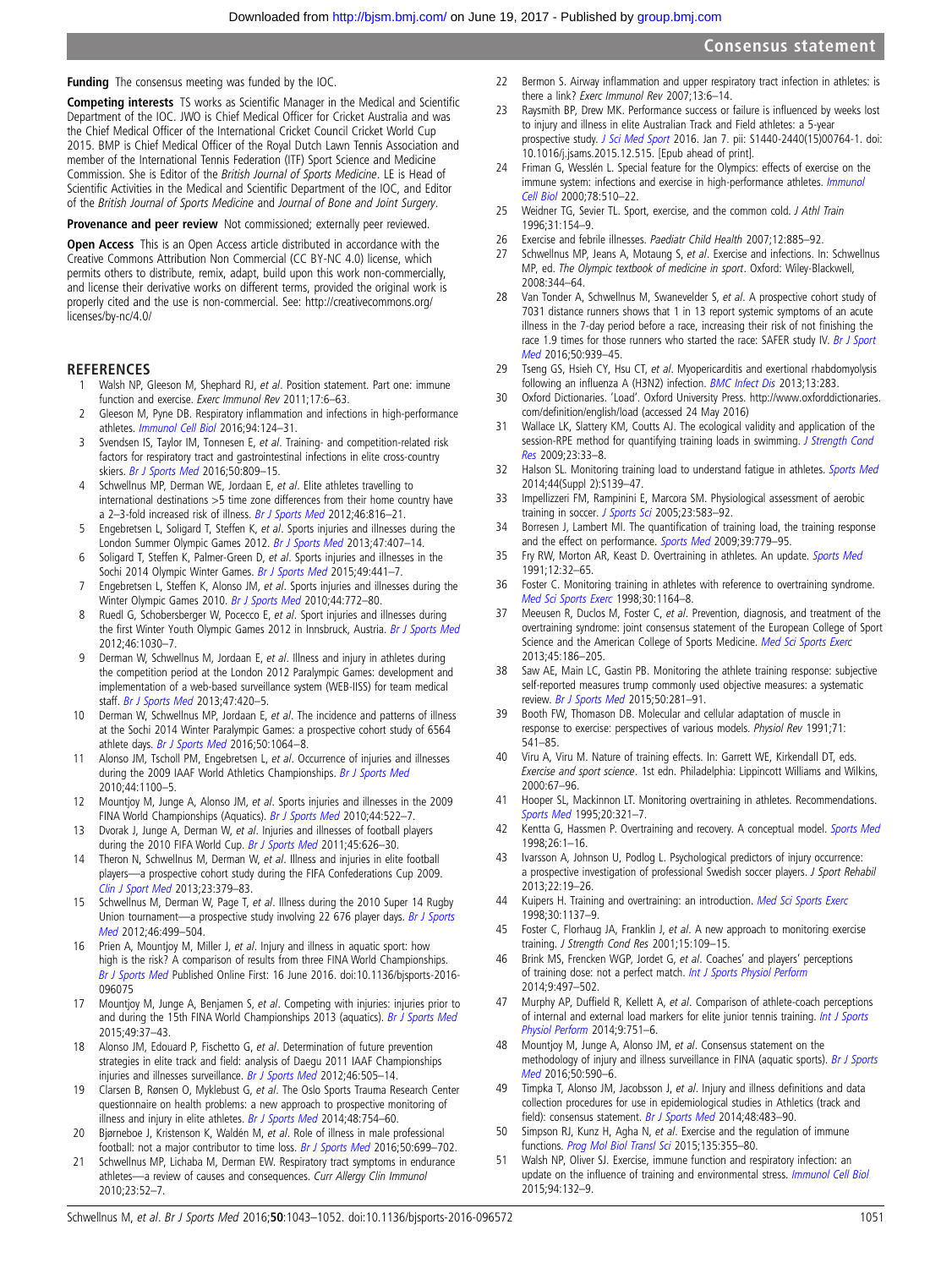#### <span id="page-10-0"></span>Consensus statement

- 52 Brown WM, Davison GW, McClean CM, et al. A systematic review of the acute effects of exercise on immune and inflammatory indices in untrained adults. [Sports](http://dx.doi.org/10.1186/s40798-015-0032-x) [Med Open](http://dx.doi.org/10.1186/s40798-015-0032-x) 2015;1:35.
- 53 Gleeson M. Immunological aspects of sport nutrition. [Immunol Cell Biol](http://dx.doi.org/10.1038/icb.2015.109) 2016;94:117–23.
- 54 Gleeson M, McDonald WA, Pyne DB, et al. Salivary IgA levels and infection risk in elite swimmers. [Med Sci Sports Exerc](http://dx.doi.org/10.1097/00005768-199901000-00012) 1999;31:67-73.
- 55 Novas AM, Rowbottom DG, Jenkins DG. Tennis, incidence of URTI and salivary IgA. [Int J Sports Med](http://dx.doi.org/10.1055/s-2003-39096) 2003;24:223–9.
- 56 Fahlman MM, Engels HJ. Mucosal IgA and URTI in American college football players: a year longitudinal study. [Med Sci Sports Exerc](http://dx.doi.org/10.1249/01.MSS.0000155432.67020.88) 2005;37:374-80.
- 57 Nieman DC, Henson DA, Dumke CL, et al. Relationship between salivary IgA secretion and upper respiratory tract infection following a 160-km race. J Sports Med Phys Fitness 2006;46:158–62.
- 58 Neville V, Gleeson M, Folland JP. Salivary IgA as a risk factor for upper respiratory infections in elite professional athletes. [Med Sci Sports Exerc](http://dx.doi.org/10.1249/MSS.0b013e31816be9c3) 2008;40:1228-36.
- 59 Gleeson M, Bishop N, Oliveira M, et al. Respiratory infection risk in athletes: association with antigen-stimulated IL-10 production and salivary IgA secretion. [Scand J Med Sci Sports](http://dx.doi.org/10.1111/j.1600-0838.2010.01272.x) 2012;22:410–17.
- 60 Hanstock HG, Walsh NP, Edwards JP, et al. Tear fluid SIgA as a noninvasive biomarker of mucosal immunity and common cold risk. [Med Sci Sports Exerc](http://dx.doi.org/10.1249/MSS.0000000000000801) 2016;48:569–77.
- 61 Meeusen R, Piacentini MF, Busschaert B, et al. Hormonal responses in athletes: the use of a two bout exercise protocol to detect subtle differences in (over) training status. [Eur J Appl Physiol](http://dx.doi.org/10.1007/s00421-003-0940-1) 2004;91:140-6.
- 62 Meeusen R, Nederhof E, Buyse L, et al. Diagnosing overtraining in athletes using the two-bout exercise protocol. [Br J Sports Med](http://dx.doi.org/10.1136/bjsm.2008.049981) 2010;44:642-8.
- 63 Shephard RJ, Shek PN. Exercise, immunity, and susceptibility to infection: a j-shaped relationship? [Phys Sportsmed](http://dx.doi.org/10.3810/psm.1999.06.873) 1999;27:47-71.
- Gleeson M, Bishop N, Oliveira M, et al. Influence of training load on upper respiratory tract infection incidence and antigen-stimulated cytokine production. [Scand J Med Sci Sports](http://dx.doi.org/10.1111/j.1600-0838.2011.01422.x) 2013;23:451–7.
- 65 Novas A, Rowbottom D, Jenkins D. Total daily energy expenditure and incidence of upper respiratory tract infection symptoms in young females. [Int J Sports Med](http://dx.doi.org/10.1055/s-2002-35075) 2002;23:465–70.
- 66 Peters EM, Goetzsche JM, Grobbelaar B, et al. Vitamin C supplementation reduces the incidence of postrace symptoms of upper-respiratory-tract infection in ultramarathon runners. Am J Clin Nutr 1993;57:170–4.
- 67 Heath GW, Ford ES, Craven TE, et al. Exercise and the incidence of upper respiratory tract infections. Med Sci Sports Exerc 1991;23:152–7.
- 68 Moreira A, Arsati F, Lima-Arsati YB. Monitoring stress tolerance and occurrences of upper respiratory illness in basketball players by means of psychometric tools and salivary biomarkers. Stress Health 2011;27:e166–72.
- 69 Matthews A, Pyne D, Saunders P, et al. A self-reported questionnaire for quantifying illness symptoms in elite athletes. Open Access J Sports Med 2010;1:15–22.
- 70 Hellard P, Avalos M, Guimaraes F, et al. Training-related risk of common illnesses in elite swimmers over a 4-year period. [Med Sci Sports Exerc](http://dx.doi.org/10.1249/MSS.0000000000000461) 2015;47:698-707.
- 71 Rama L, Teixeira AM, Matos A, et al. Changes in natural killer cell subpopulations over a winter training season in elite swimmers. [Eur J Appl Physiol](http://dx.doi.org/10.1007/s00421-012-2490-x) 2013;113:859–68.
- 72 Spence L, Brown WJ, Pyne DB, et al. Incidence, etiology, and symptomatology of upper respiratory illness in elite athletes. [Med Sci Sports Exerc](http://dx.doi.org/10.1249/mss.0b013e31802e851a) 2007;39:577-86.
- 73 Matthews CE, Ockene IS, Freedson PS, et al. Moderate to vigorous physical activity and risk of upper-respiratory tract infection. [Med Sci Sports Exerc](http://dx.doi.org/10.1097/00005768-200208000-00003) 2002;34:1242–8.
- 74 Nieman DC, Henson DA, Austin MD, et al. Upper respiratory tract infection is reduced in physically fit and active adults. [Br J Sports Med](http://dx.doi.org/10.1136/bjsm.2010.077875) 2011;45:987-92.
- 75 Malm C. Susceptibility to infections in elite athletes: the S-curve. [Scand J Med Sci](http://dx.doi.org/10.1111/j.1600-0838.2005.00499.x) [Sports](http://dx.doi.org/10.1111/j.1600-0838.2005.00499.x) 2006;16:4–6.
- 76 Veugelers KR, Young WB, Fahrner B, et al. Different methods of training load quantification and their relationship to injury and illness in elite Australian football. [J Sci Med Sport](http://dx.doi.org/10.1016/j.jsams.2015.01.001) 2016;19:24–8.
- 77 Mårtensson S, Nordebo K, Malm C. High training volumes are associated with a low number of self-reported sick days in elite endurance athletes. J Sports Sci Med 2014;13:929–33.
- 78 Cunniffe B, Griffiths H, Proctor W, et al. Mucosal immunity and illness incidence in elite rugby union players across a season. [Med Sci Sports Exerc](http://dx.doi.org/10.1249/MSS.0b013e3181ef9d6b) 2011;43:388-97.
- 79 Thornton HR, Delaney JA, Duthie GM, et al. Predicting self-reported illness for professional team-sport athletes. [Int J Sports Physiol Perform](http://dx.doi.org/10.1123/ijspp.2015-0330) 2016;11:543-50.
- 80 Peters EM, Bateman ED. Ultramarathon running and upper respiratory tract infections. An epidemiological survey. S Afr Med J 1983;64:582–4.
- 81 Peters EM. Altitude fails to increase susceptibility of ultramarathon runners to post-race upper respiratory tract infections. S Afr J Sports Med 1990;5:4–8.
- 82 Nieman DC, Johanssen LM, Lee JW, et al. Infectious episodes in runners before and after the Los Angeles Marathon. J Sports Med Phys Fitness 1990;30:316–28.
- 83 Ekblom B, Ekblom O, Malm C. Infectious episodes before and after a marathon race. [Scand J Med Sci Sports](http://dx.doi.org/10.1111/j.1600-0838.2005.00490.x) 2006;16:287-93.
- 84 Nieman DC, Johanssen LM, Lee JW. Infectious episodes in runners before and after a roadrace. J Sports Med Phys Fitness 1989;29:289–96.
- 85 Svendsen IS, Gleeson M, Haugen TA, et al. Effect of an intense period of competition on race performance and self-reported illness in elite cross-country skiers. [Scand J Med Sci Sports](http://dx.doi.org/10.1111/sms.12452) 2015;25:846-53.
- 86 Patel D. Occupational travel. [Occup Med \(Lond\)](http://dx.doi.org/10.1093/occmed/kqq163) 2011;61:6-18.
- Newman-Klee C, D'Acremont V, Newman CJ, et al. Incidence and types of illness when traveling to the tropics: a prospective controlled study of children and their parents. Am J Trop Med Hyg 2007;77:764–9.
- 88 Talbot EA, Chen LH, Sanford C, et al. Travel medicine research priorities: establishing an evidence base. [J Travel Med](http://dx.doi.org/10.1111/j.1708-8305.2010.00466.x) 2010;17:410-15.
- 89 Leder K, Wilson ME, Freedman DO, et al. A comparative analysis of methodological approaches used for estimating risk in travel medicine. [J Travel](http://dx.doi.org/10.1111/j.1708-8305.2008.00218.x) [Med](http://dx.doi.org/10.1111/j.1708-8305.2008.00218.x) 2008;15:263–72.
- 90 Fowler PM, Duffield R, Lu D, et al. Effects of long-haul transmeridian travel on subjective jet-lag and self-reported sleep and upper respiratory symptoms in professional Rugby League players. [Int J Sports Physiol Perform](http://dx.doi.org/10.1123/ijspp.2015-0542) 2016 Jan 18. 10.1123/ijspp.2015-0542 [Epub ahead of print]
- 91 Nieman DC, Pedersen BK. Exercise and immune function. Recent developments. [Sports Med](http://dx.doi.org/10.2165/00007256-199927020-00001) 1999;27:73–80.
- 92 Nieman DC. Special feature for the Olympics: effects of exercise on the immune system: exercise effects on systemic immunity. [Immunol Cell Biol](http://dx.doi.org/10.1111/j.1440-1711.2000.t01-5-.x) 2000;78:496–501.
- 93 Main LC, Landers GJ, Grove JR, et al. Training patterns and negative health outcomes in triathlon: longitudinal observations across a full competitive season. J Sports Med Phys Fitness 2010;50:475–85.
- 94 Kellmann M. Preventing overtraining in athletes in high-intensity sports and stress/ recovery monitoring. [Scand J Med Sci Sports](http://dx.doi.org/10.1111/j.1600-0838.2010.01192.x) 2010;20(Suppl 2):95–102.
- 95 Brink MS, Visscher C, Coutts AJ, et al. Changes in perceived stress and recovery in overreached young elite soccer players. [Scand J Med Sci Sports](http://dx.doi.org/10.1111/j.1600-0838.2010.01237.x) 2012;22:285-92.
- 96 Putlur P, Foster C, Miskowski JA, et al. Alteration of immune function in women collegiate soccer players and college students. J Sports Sci Med 2004;3:234-43.
- 97 Hanstad DV, Ronsen O, Andersen SS, et al. Fit for the fight? Illnesses in the Norwegian team in the Vancouver Olympic Games. [Br J Sports Med](http://dx.doi.org/10.1136/bjsm.2010.081364) 2011;45:571-5.
- 98 Walsh NP, Gleeson M, Pyne DB, et al. Position statement. Part two: maintaining immune health. Exerc Immunol Rev 2011;17:64–103.
- 99 Dijkstra HP, Pollock N, Chakraverty R, et al. Managing the health of the elite athlete: a new integrated performance health management and coaching model. [Br J Sports Med](http://dx.doi.org/10.1136/bjsports-2013-093222) 2014;48:523–31.
- 100 Palmer-Green D, Elliott N. Sports injury and illness epidemiology: Great Britain Olympic Team (TeamGB) surveillance during the Sochi 2014 Winter Olympic Games. [Br J Sports Med](http://dx.doi.org/10.1136/bjsports-2014-094206) 2015;49:25-9.
- 101 DeLongis A, Folkman S, Lazarus RS. The impact of daily stress on health and mood: psychological and social resources as mediators. [J Pers Soc Psychol](http://dx.doi.org/10.1037/0022-3514.54.3.486) 1988;54:486–95.
- 102 Petrie TA. Psychosocial antecedents of athletic injury: the effects of life stress and social support on female collegiate gymnasts. [Behav Med](http://dx.doi.org/10.1080/08964289.1992.9936963) 1992;18:127-38.